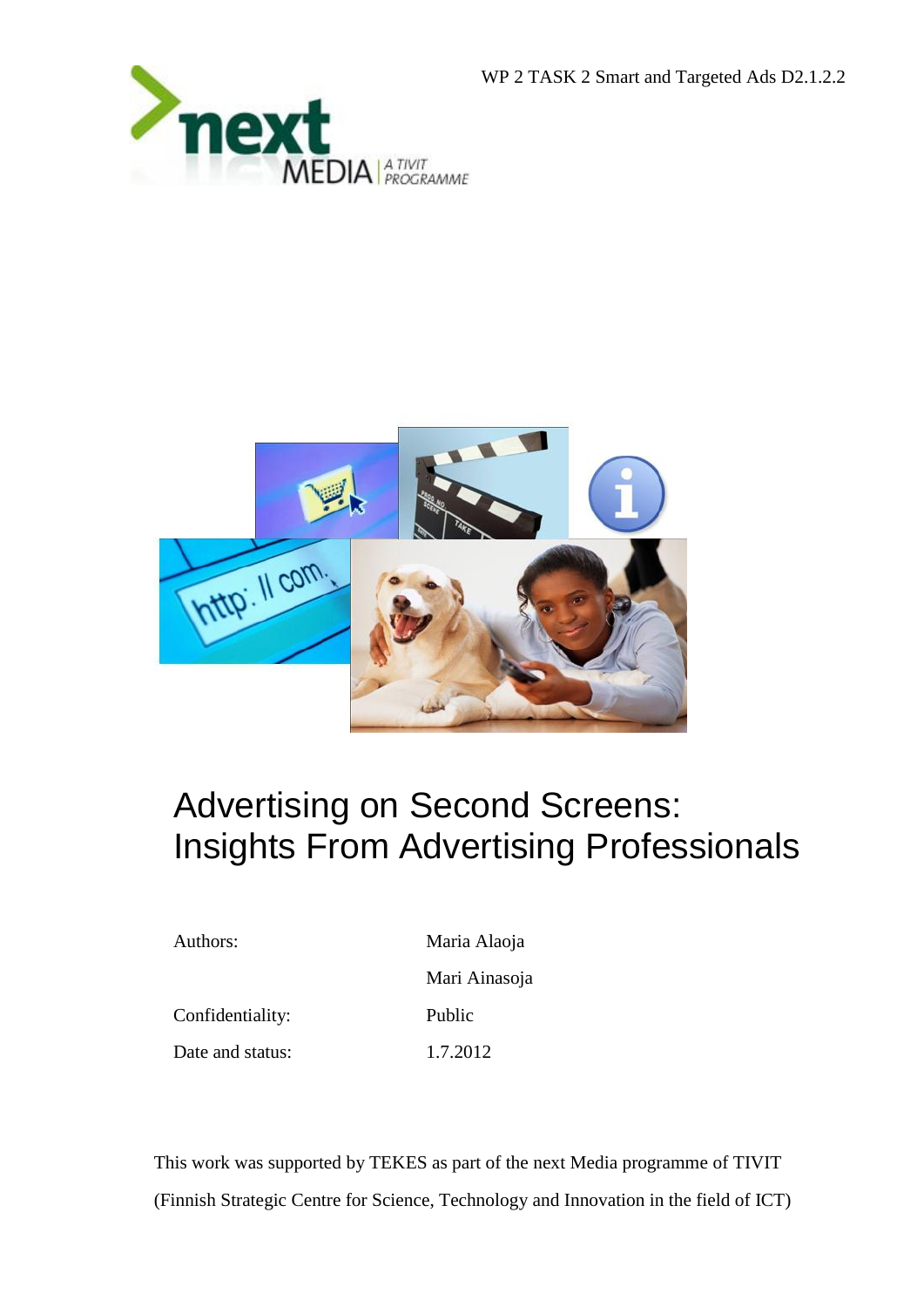| Participants | <b>Name</b>             | Organisation                   |
|--------------|-------------------------|--------------------------------|
|              | Maria Alaoja            | University of Tampere / CIRCMI |
|              | Mari Ainasoja           | University of Tampere / CIRCMI |
|              | Juhani Linna            | University of Tampere / CIRCMI |
|              | Kimmo Kivirauma         | TeliaSonera                    |
|              | Jukka-Pekka Salmenkaita | Osumus                         |
|              | Virpi Oksman            | <b>VTT</b>                     |
|              | Heli Järventie-Ahonen   | <b>VTT</b>                     |
|              | Antti Väätänen          | <b>VTT</b>                     |

next Media www.nextmedia.fi www.tivit.fi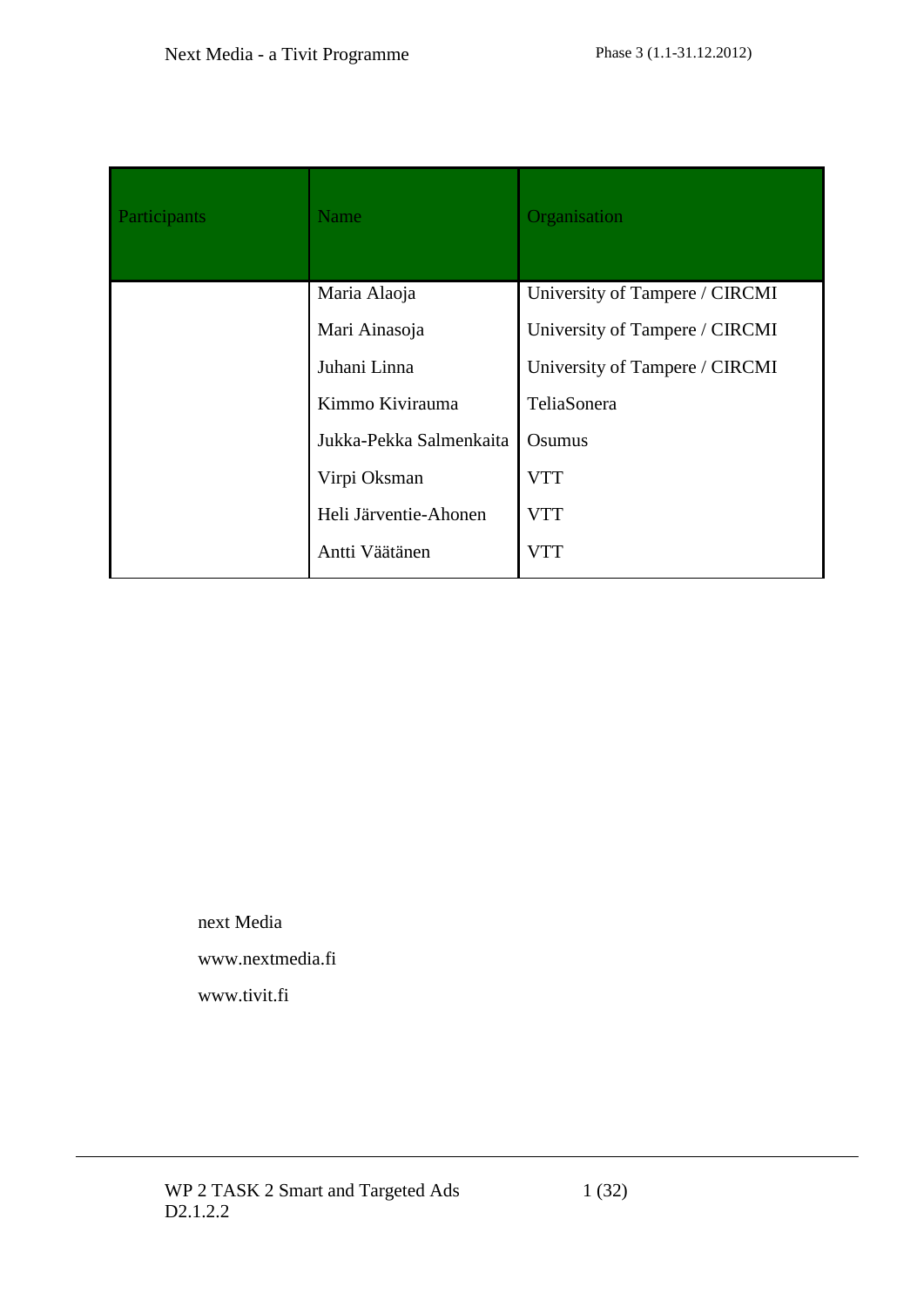### **Johdon yhteenveto**

Useiden medioiden samanaikainen käyttö, yleisöjen pirstaloituminen, vuorovaikutteisuuden hyödyntäminen mainonnassa sekä tarve entistä paremmille mainonnan kohdennus- ja mittausmenetelmille ovat kaikki trendejä, jotka vaikuttavat markkinointikäytäntöihin. Televisiomainonnassa yksi tapa vastata näihin tarpeisiin on kehittää mainontaa "second screenissä" eli hyödyntämällä kasvussa olevaa televisionkatselun aikana tapahtuvaa toisten näyttöjen (esimerkiksi tablet-tietokoneiden tai älypuhelinten) käyttöä. Tämänkaltaiset mainoskonseptit hakevat kuitenkin vasta muotoaan ja kehitystyössä keskeistä onkin huomioida myös mainostajien näkemykset siitä, millaisia etuja mainostaminen kakkosnäytöillä voi heille tarjota.

Tässä tutkimuksessa analysoidaan suomalaisten mainosalan ammattilaisten näkemyksiä toista näyttöä hyödyntävän mainonnan mahdollisuuksista. Tavoitteena on luoda pohjaa toista näyttöä hyödyntävien mainontakonseptien kehittämiselle:

- ymmärtämällä mainostajien tärkeimpiä TV- ja Internet-mainontaan liittyviä kipupisteitä
- ideoimalla ja suunnittelemalla yhdessä ominaisuuksia, joita kehittämällä mainonnasta toisessa näytössä tulisi houkuttelevaa

Tutkimus toteutettiin maalis-huhtikuussa 2012 järjestämällä kahdeksan laadullista tutkimushaastattelua suomalaisille mainonnan ammattilaisille. Haastattelut koostuivat kolmesta osiosta: mainonnan nykytrendejä ja haasteita luodanneesta avoimesta keskusteluosuudesta, yhteissuunnitteluosuudesta sekä erilaisten ominaisuuksien tärkeyteen pureutuneesta yhteenvetokeskustelusta.

Yhteenvetona raportissa esitetään haastatteluiden perusteella tunnistetut viisi keskeisintä mainostajan kipupistettä. Kaikista merkittävimmäksi kipupisteeksi nousi kasvava tarve helposti mitata mainonnan tehokkuutta ja vaikutuksia yhä tarkemmin ja mahdollisimman reaaliaikaisesti. Toisen näytön sovelluksen avulla olisi mahdollista tarjota monipuolisempaa taustatietoa mainoksiin reagoineista katsojista. Toinen merkittävä kipupiste liittyi niin ikään katsojien reaktioiden mittaamiseen: toista näyttöä hyödyntävä sovellus voisi tarjota joustavan ja edullisen keinon tehdä muutoksia markkinointiviestinnän sisältöön jopa kesken mainoskampanjan. Toisen näytön sovelluksen ominaisuudet voisivat myös auttaa katsojien aktivoimisessa, kustannustehokkaassa mainonnan entistä tarkemmassa kohdentamisessa ja erottumisessa mainosvirrasta sekä lisätietojen välittämisessä katsojille.

Keskittymällä kehittämään näihin mainostajien keskeisimpiin kipupisteisiin vastaavia mainosratkaisuja, voidaan helpottaa mainostajien kynnystä ottaa uudet konseptit osaksi markkinointiviestintäänsä ja edistää kestävien bisnesmallien rakentumista konseptien ympärille.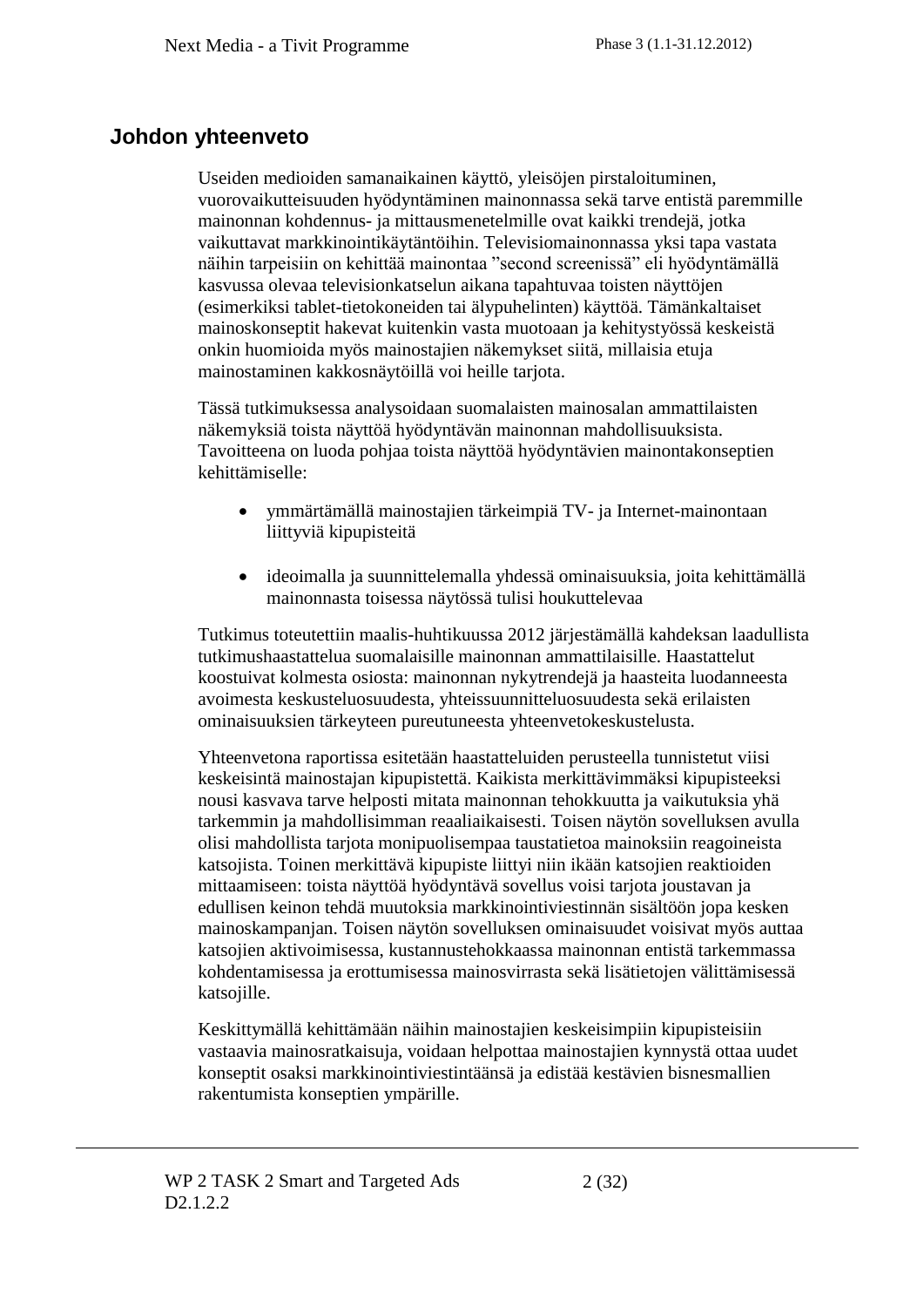### **Executive Summary**

Media multitasking, audience fragmentation, advertising utilizing active user interaction and the need for better targeting and measuring of advertising are all current trends influencing daily marketing practice. In the context of TV advertising, these trends can be answered for example by utilizing growing second screen usage (i.e. using tablet computer or smart phone) while watching television. However, the most effective and useful second screen solutions are only gradually taking shape and advertisers' ability to see the benefits and integrate second screen solutions in to their marketing communications cannot be ignored in planning.

In this report, we explore Finnish advertising professionals' insights in second screen advertising. The goal is to find focus for developing second screen advertising solutions by:

- understanding advertisers' most important pain points related to current advertising in TV and online
- discovering and co-designing features for future use of 2nd screens in advertising

Eight qualitative interviews with advertising professionals in Finland were carried out in March-April 2012. The interviews consisted of three sections: discussion about the current trends and future challenges in advertising, 2nd screen concept co-creation, and summarizing discussion about relative importance of different second screen features.

This report summarizes advertising professionals' insights into possibilities of second screen with illustrative quotations. As a result, five most significant advertiser pain points in current TV advertising are recognized and possible implications to developing second screen advertising solutions described.

According to the analysis the most significant pain point is the ever growing need to measure TV advertising effectiveness in real-time with a precise and easy way. Second screen can provide richer background information about those users who have reacted to ads. The second pain point is also related to measuring user reactions: second screen could provide more flexible and cheaper way to make changes to content during the campaign. Second screen could also offer different kinds of solutions to activating the advertising audience, and targeting advertising in order to be cost-effective and stand out from advertising stream. Utilizing a second screen could also answer to the requirement to communicate more information to consumers with growing expertise and awareness.

We suggest that focusing on answering to these challenges in developing second screen solutions would benefit advertisers and make it easier to gather the needed revenue streams and business ecosystem around future second screen concepts.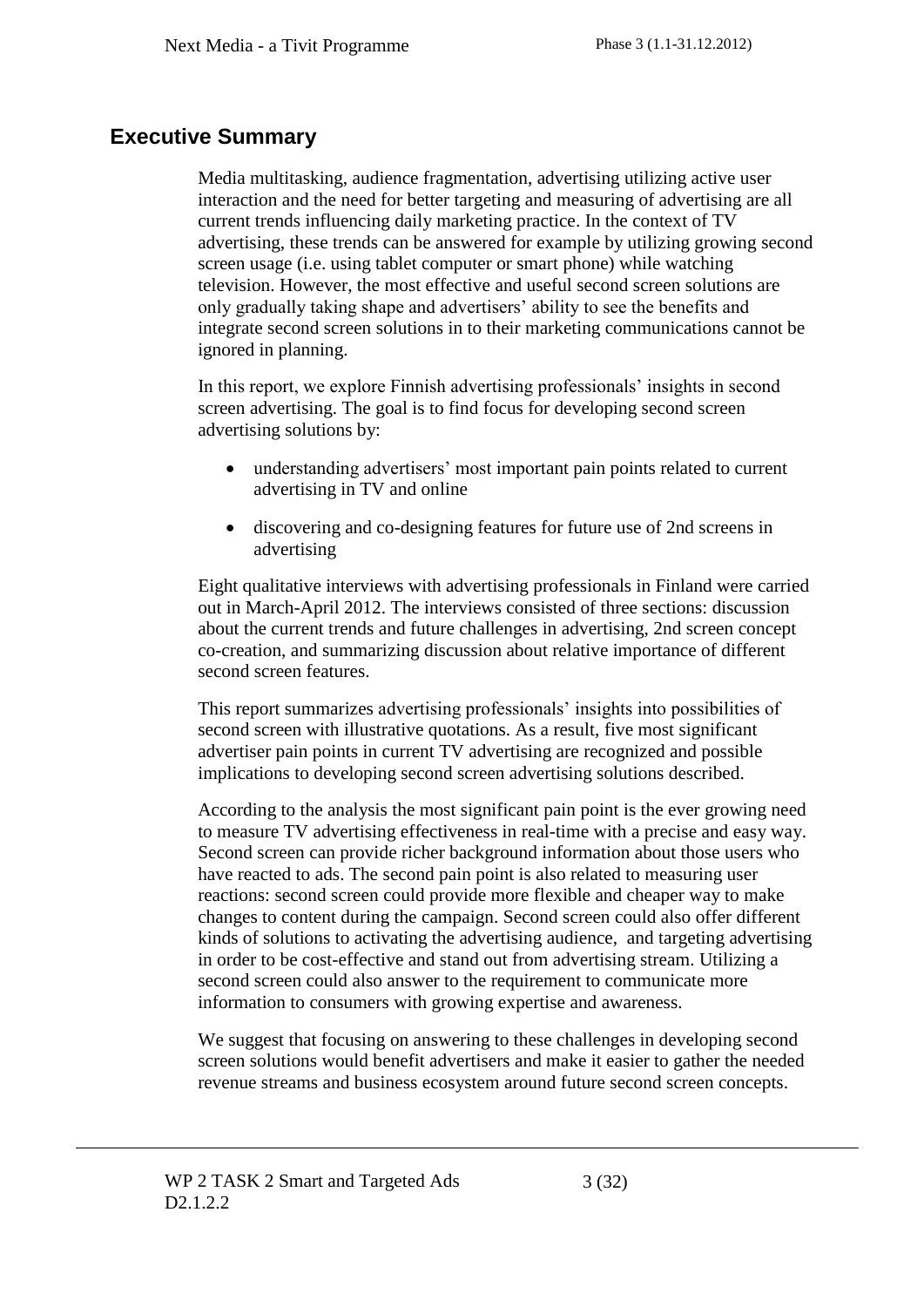# **Table of Contents**

| 1                                                                                    |
|--------------------------------------------------------------------------------------|
| 2                                                                                    |
| 3                                                                                    |
| 4                                                                                    |
| 5                                                                                    |
| 5.1                                                                                  |
| 5.2                                                                                  |
| Suggested guidelines for designing targeting for second screens12<br>5.3             |
| 6                                                                                    |
| 6.1 Perceived benefits from activating and motivating users 13                       |
|                                                                                      |
|                                                                                      |
| 6.4                                                                                  |
| Suggested guidelines for designing interactive features for second screens 16<br>6.5 |
| $\overline{7}$                                                                       |
| Perceived benefits from extra information and "ads on demand"16<br>7.1               |
|                                                                                      |
| 7.3 Suggested guidelines for providing extra material on second screens 18           |
| 8 Insights into more precise measuring of advertising effectiveness18                |
| Perceived benefits from more precise and richer measurement19<br>8.1                 |
| 8.2 Perceived benefits from the possibility to react to feedback                     |
| 8.3                                                                                  |
| 8.4 Suggested guidelines for developing measurements on second screen 22             |
| 9                                                                                    |
| 10 Conclusions: Most significant pain points and related focus in second screen      |
|                                                                                      |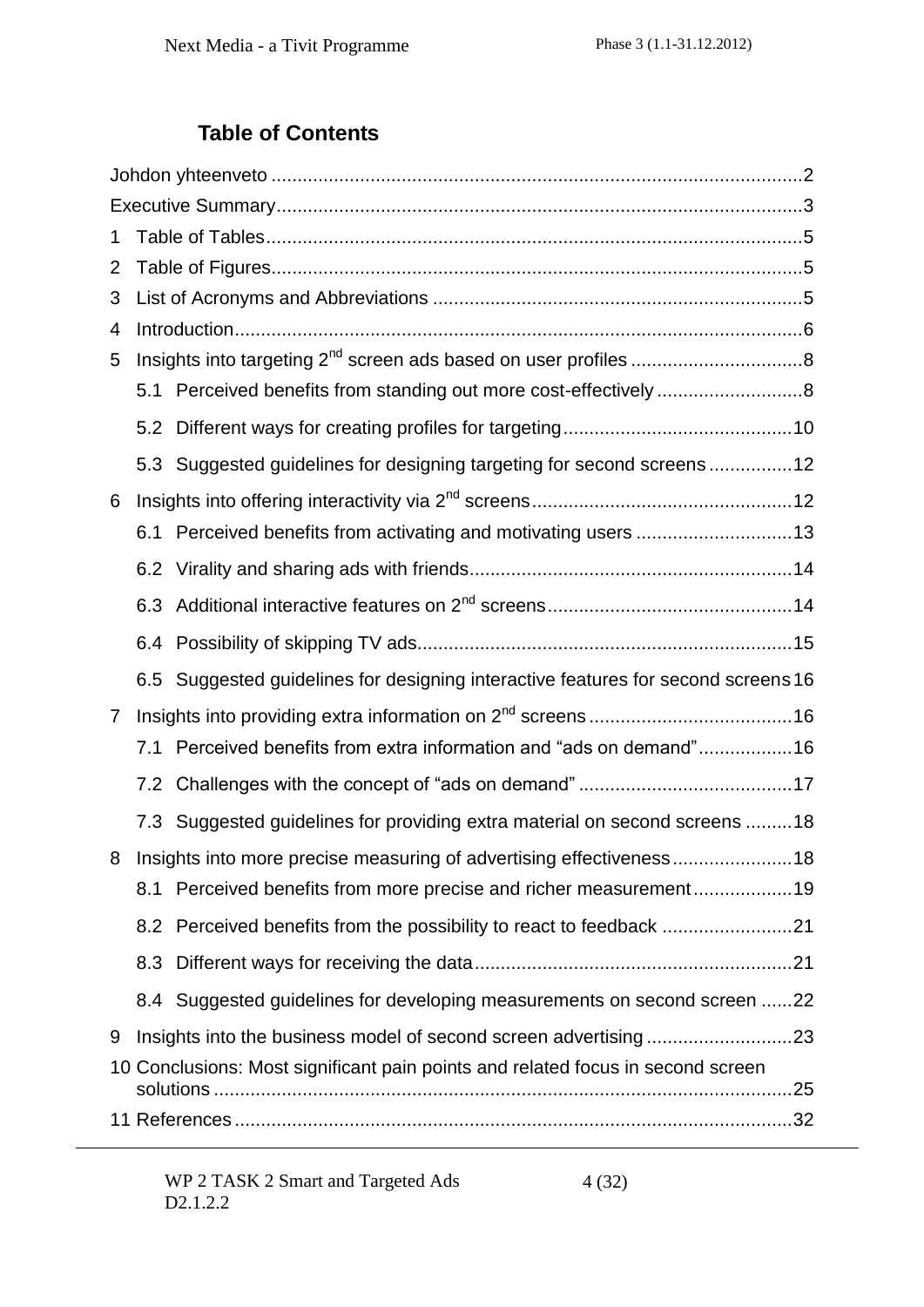# **1 Table of Tables**

| Table 2: Pain point number one: The lack of sufficient measurements for          |  |
|----------------------------------------------------------------------------------|--|
| Table 3: Pain point number two: Insufficient possibilities to flexibly react to  |  |
|                                                                                  |  |
| Table 5: Pain point number four: Difficulty to stand out from advertising stream |  |
| Table 6: Pain point number five: Need to communicate more information about      |  |

### **2 Table of Figures**

| Figure 3: The relative importance of possible second screen benefits by 8 |  |
|---------------------------------------------------------------------------|--|

# **3 List of Acronyms and Abbreviations**

| <b>IPTV</b> | Internet protocol television |
|-------------|------------------------------|
| <b>GRP</b>  | Gross rating point           |
| <b>ROI</b>  | Return of investment         |
| <b>SMS</b>  | Short messaging service      |
| <b>MMS</b>  | Multimedia messaging service |
| <b>NFC</b>  | Near field communication     |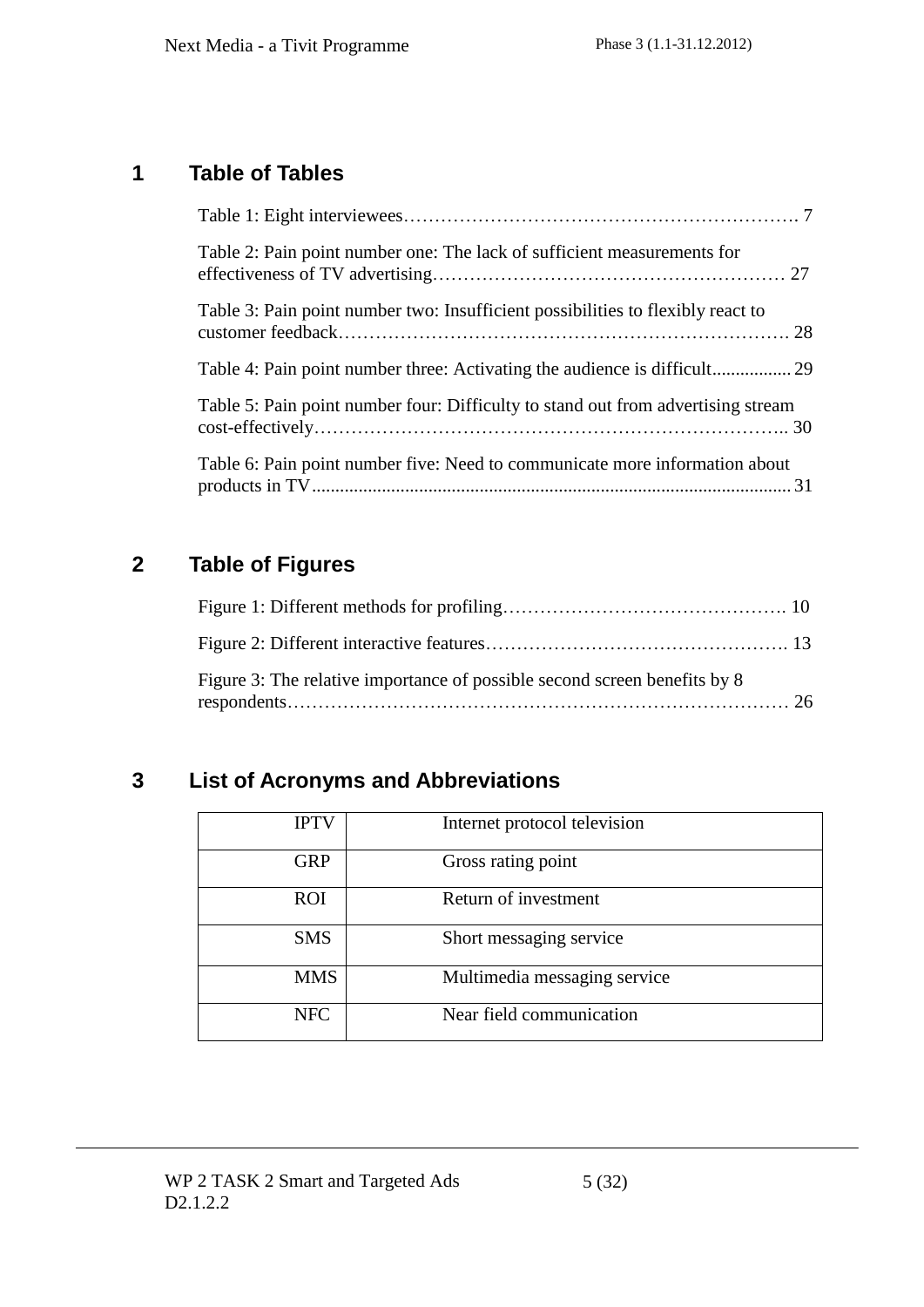### **4 Introduction**

The share of TV-advertising has been quite stable in recent years: 8 percent from advertising expenditure including planning and production costs and 20 percent from media advertising in 2011 (Finnish Advertising Council 2012) and TV advertising is still proved to be effective in the era of digital marketing (see for example Rubinson 2009). On the other hand, consumers' ability to skip advertising with digital devices, more fragmented audiences and high production costs are examples of challenges for TV advertising (Viljakainen et al. 2008).

Advertisers have started to look for answers to these challenges by combining the benefits of TV and mobile advertising. At the latest, the hype around second screen in Superbowl 2012 raised second screen advertising under public discussion. When talking about second screen in this report, we refer to other supplemental media-related devices people use during television watching. Usually this additional electronic device is for example a tablet or a smart phone.

The development of advertising in second screen is backed up by some other advertising megatrends: media multitasking by users, new advertising forms utilizing active user participation and interaction, and growing need for better targeting and measuring of advertising. The increasing usage of tablet devices has evolved in accordance with this discussion: for example in the beginning of 2011 almost 30 percent of time spent with tablet was while watching TV (Nielsen 2011). Recent results also suggest that media multitasking could give synergy benefits to advertising: for example Chang and Thorston (2004) showed that simultaneous exposure to TV ad and Web site is more effective than repetition of traditional TV ad. However, the most effective and useful second screen solutions in the Finnish context are still gradually taking shape.

The trend of using multiple media platforms simultaneously is in accordance with the ideas of integrated marketing communications theory: marketers should have separate but complementary goals and strategies for each media and campaign. Hence, advertisers' ability to see the benefits and integrate second screen solutions in to their marketing communications cannot be ignored in planning.

In this report, we explore some Finnish advertising professionals' insights in second screen advertising. **The goal is to find focus for developing second screen advertising solutions by:**

- **understanding advertisers' most important pain points related to current advertising in TV and online**
- **discovering and co-designing features for future use of 2nd screens in advertising**

The study was conducted as a thematic study. Eight qualitative interviews were carried out in March-April 2012. Interviews consisted of three sections and lasted around an hour. They started with an open discussion about the current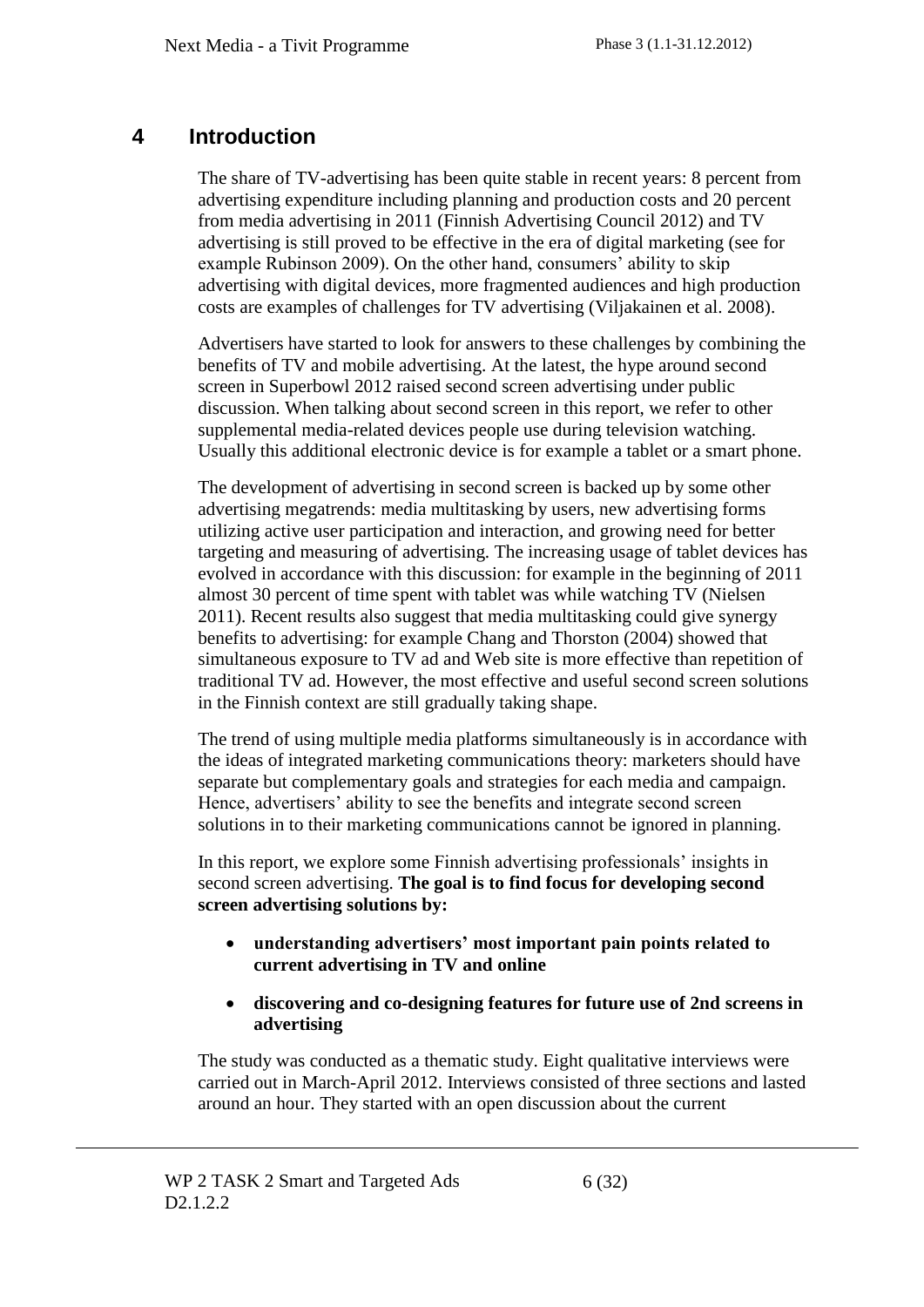advertising trends and challenges, which interviewees encounter in their daily work, especially related to TV, online and mobile advertising. The purpose of the next section was to co-create future second screen concepts. Some possible features of future second screen concepts with pictures were presented to interviewees in order to inspire discussion. These features were a result of concept creation workshops carried out in research project with University of Tampere, TeliaSonera, VTT and Osumus. Examples included for example possibilities to create targeted advertising for  $2<sup>nd</sup>$  screen to support the television advertising, features to persuade users to participate in interactive activities, possibility to save advertising material seen on TV for observing it on any suitable time later on, and possibilities for advertisers to gain real-time feedback on users reactions to advertising. However, these features were presented as possibilities with different implementation choices, and purpose was not to test any single ready-made concept. Instead, considerations about benefits, drawbacks and ideas for further development were encouraged. In the end, interviews ended with summarizing discussion about the relative importance of different second screen features brought up earlier in the interview. A short questionnaire rating the importance of different features was utilized as a starting point for discussion.

Interviews were recorded and transcribed. The analysis of interviews was based on reading the open, freely formulated answers of respondents. The pain points that emerged from the data were written down with practical examples and illustrating quotations. They were then combined with the discovered future features of second screen advertising. Through these categorizations, suggestions for focus in future development of second screen advertising concepts were recognized.

|                           | <b>Number</b> | <b>Description</b>                        | <b>Interviewee</b>       |
|---------------------------|---------------|-------------------------------------------|--------------------------|
| 4 TV advertisers          | 1             | Fast moving consumer goods<br>(food)      | Marketing Manager        |
|                           | 2             | Fast moving consumer goods<br>(food)      | Marketing Manager        |
|                           | 3             | Durables (cars)                           | Marketing Manager        |
|                           | 4             | Services and entertainment                | Marketing Director       |
| 2 media agencies          | 5             | Established player,<br>full service range | <b>Account Director</b>  |
|                           | 6             | Smaller player,<br>digital image          | <b>Account Director</b>  |
| 2 advertising<br>agencies | 7             | Digital background                        | <b>Creative Director</b> |
|                           | 8             | More traditional background               | Digital Planner          |

#### <span id="page-7-0"></span>*Table 1: Eight interviewees*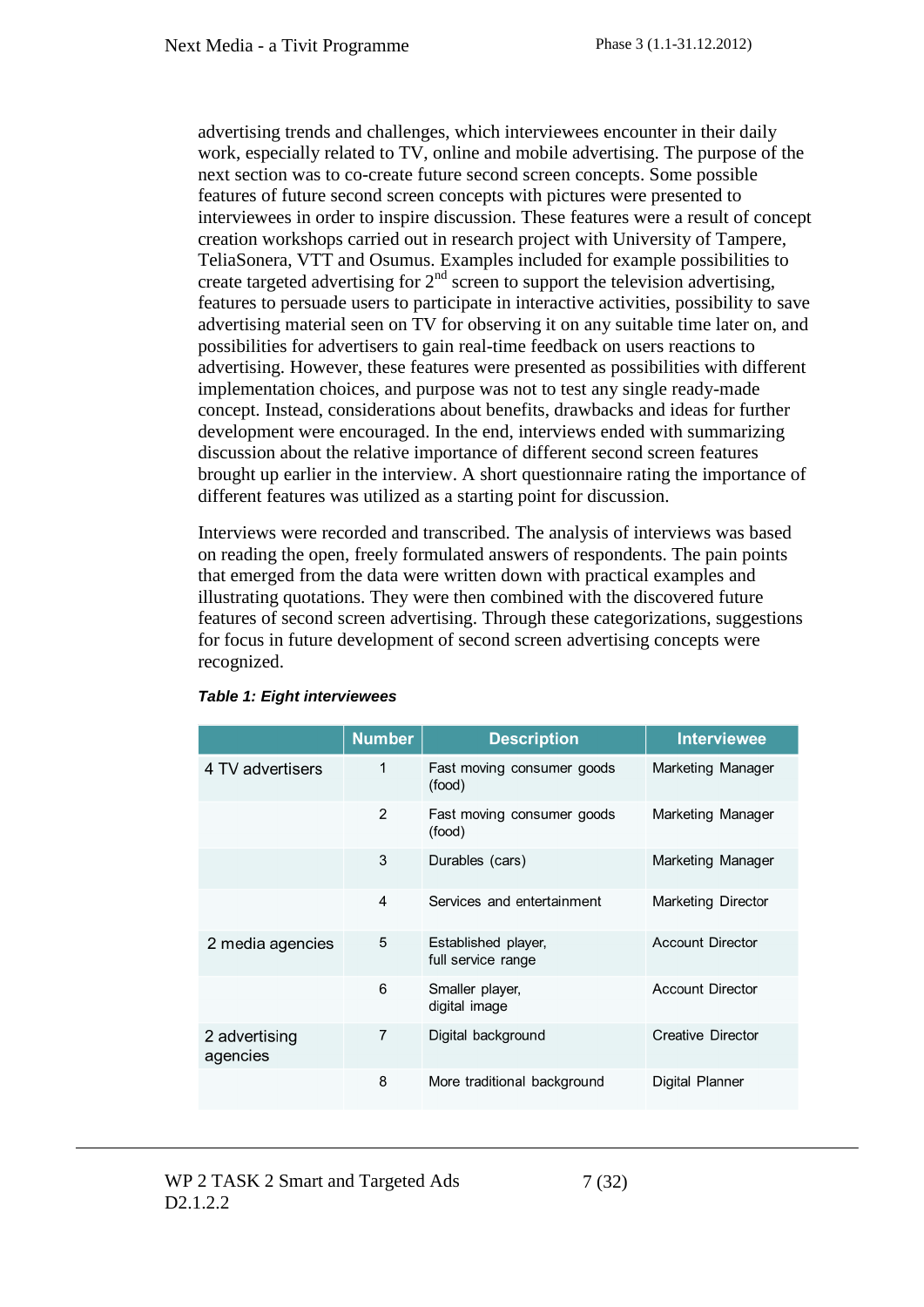Because purpose of the interviews was to gain a broad insight and diverse opinions, the most important criteria for choosing interviewees was to find experts with different backgrounds. Consequently, eight interviewees were chosen to represent different kinds of industries and agencies (Table 1). We chose four big brand advertisers that are used to advertise on TV and covered different kind of businesses from daily consumer goods (food) to durables (cars) and services (entertainment). Four media- and advertiser agencies were chosen to represent both established players and slightly smaller players with strong digital image. All interviewees were decision makers in marketing and/or handling advertiser accounts daily. We would like to thank Katariina Uljas-Ahl from Dagmar, Tiina Mörttinen from Särkänniemi, Jaana Ehrnrooth from Volkswagen and five other anonymous marketing experts for their valuable insights into current advertising practices and future ideas.

This report is part of Smart and Targeted Ads -project, which aims to study and develop new advertising concepts and services which integrate TV, online media and social networks by using  $2<sup>nd</sup>$  screen applications. The project is carried out in cooperation with VTT, TeliaSonera, Nelonen Media, Osumus and Geniem, and is part of Next Media research program.

### **5 Insights into targeting 2nd screen ads based on user profiles**

One recurring theme in the interviews was the possibilities that second screen could offer for targeting advertising. Traditionally, TV-ads are targeted based on the data about the audience of TV programs complemented with some regional targeting. Second screen could offer more versatile or more precise basis for targeting: based on for example preferences, social media data or behavior in online pages or applications. This leads to the possibility to customize advertising material on second screen for different target groups for example during commercial breaks or during sponsored TV-shows. From the user point-of-view, this could decrease the amount of irrelevant advertisements.

#### 5.1 Perceived benefits from standing out more cost-effectively

Targeting in TV advertising was not considered especially difficult as such: advertisers are so used to the traditional way of targeting advertising based on TV programs and their audience profiles that it is often perceived to be enough. Instead, even though receiving user data and measuring the user actions are somewhat easier tasks online than in regular TV, targeting in online world is perceived more difficult. The Internet provides such a wide number of different kinds of venues that it becomes difficult to know where exactly are those people that are needed to reach. As the number of different social media platforms rises the more fragmented the environment and customer pool becomes and getting in touch with the audience is seen even more difficult.

*"Before, the increase of new TV channels was perceived challenging. Nowadays the situation is that there are those specific two or three big channels that stand out if you want to reach big masses. It's easier to*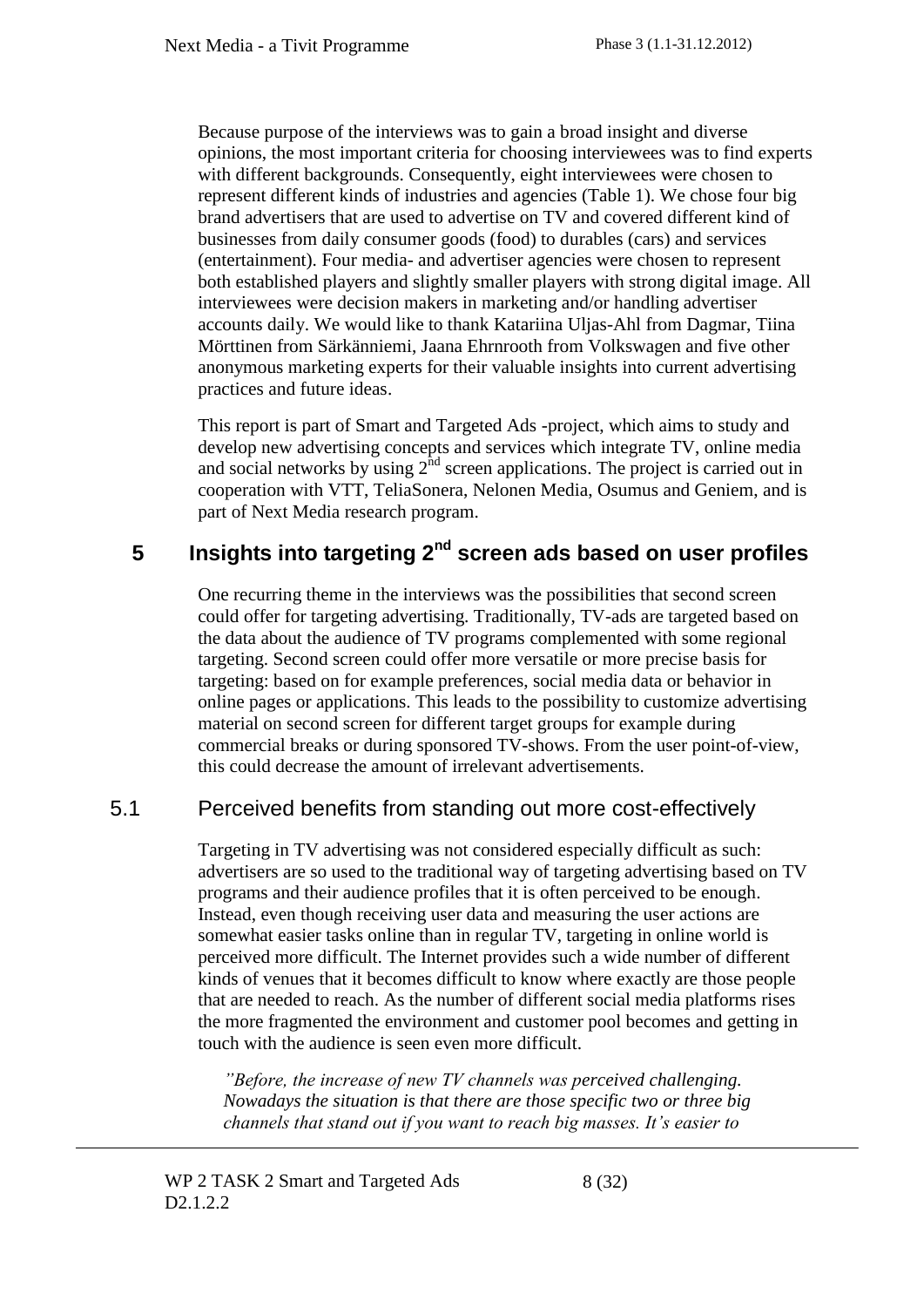*categorize that this program interests 40 year old women, the choice is not that difficult to make. The challenge has nowadays relocated into social media. You have to figure out if you should create a banner or go to Habbohotel and create a room or what to do. It's so new and diverse field."*

Current ways of targeting were not seen as challenging, however new ways of targeting were seen important in the means of gaining better results by standing out from advertising stream and increasing cost-effectiveness. The traditional key challenges of marketing communication are still valid with current trends and new digital channels: getting in contact with target groups, standing out from the advertising stream and finding the right messages and creative solutions. Nowadays there are more channels and imaginative ways for advertisers to encounter customers, but it also has become more difficult to figure out where the target group spends their time and how they should be approached.

*"There are so many different channels and customers receive so many different messages so that standing out from the stream is difficult."* 

Two target groups that were perceived to be the most challenging ones were the group of young men and the group of busy families and especially women who are not heavy-users of media.

*"Perhaps one challenging group is young men because they are not that loyal users of any particular service, and even if they are, these are usually smaller services, so that reaching them online in one specific place is difficult."*

*"The most challenging target group is the group of consumers who don't have a lot of time to spend with media. Quite often they are busy women with the family. Youngsters are usually easy to reached, whether it is via the Internet or mobile, even with TV we are able to reach them more easily than these women. So that is one of the greatest challenges. Those persons who don't see themselves using traditional media that much."*

Interviewees were unanimous about the great potential of customizing advertising content and messages to different target groups in second screen. The benefits of this were mainly seen in standing out and offering more relevant advertising messages in order to appeal specific target groups.

*"Absolutely, this targeting is one thing that interests all the advertisers, because by targeting you are just able to improve profits a lot."*

*"I think that the possibility of defining yourself which kind of ads interest you is something customers do want in the future […] it's less messy and it becomes more easy to stand out, and it probably allows us to reach those good contacts."*

*"Well, it costs to create different materials for different profiles. But on the other hand, we are then able to optimize better, to see what actually does work and what doesn't. It's more efficient."*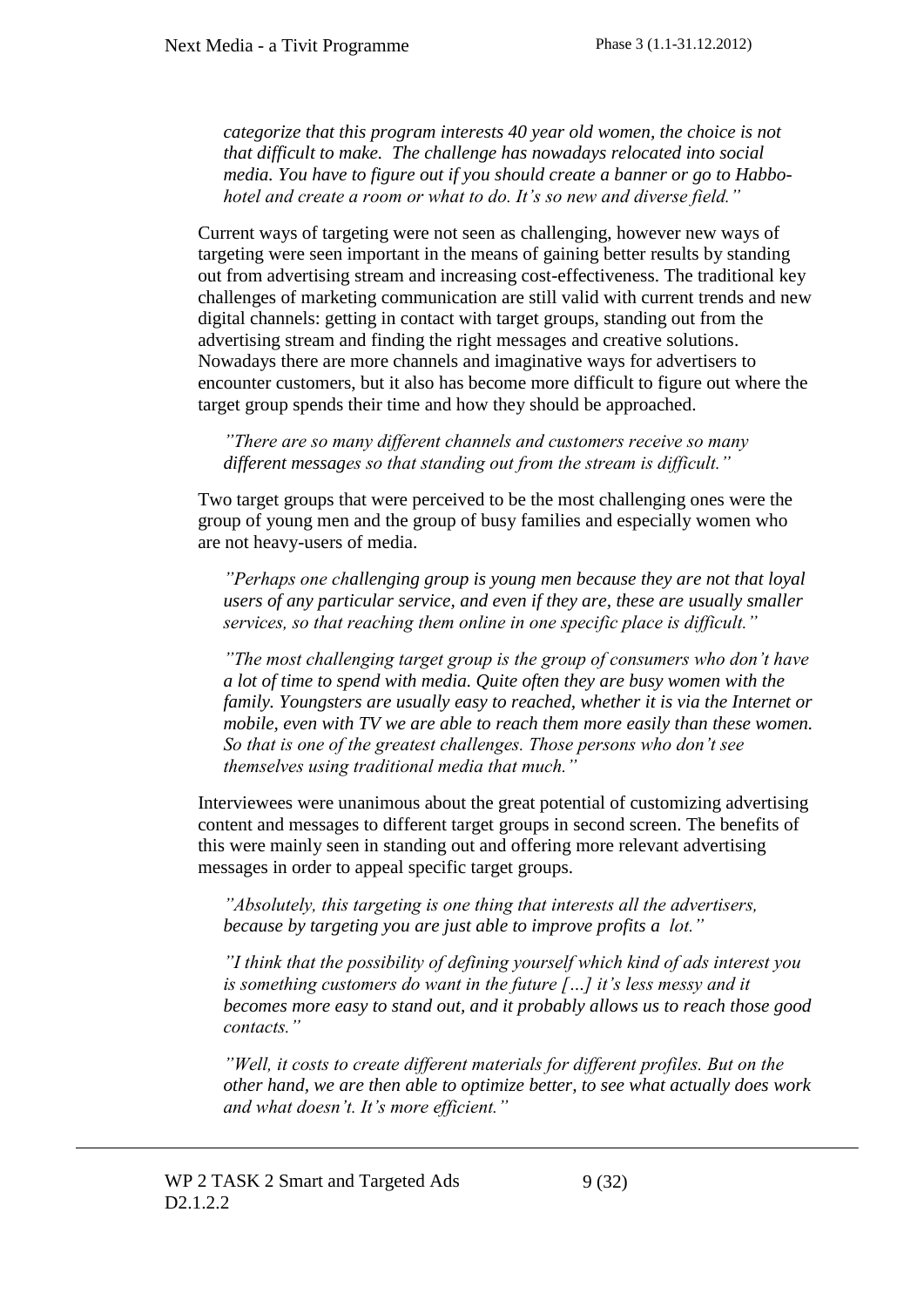*"Perhaps we are just wasting our efforts by paying for useless contacts. This would be clear and fair that if someone wants to receive these adverts then she/he more probably is part of my target audience and the advert doesn't go wasted."*

In conclusion, paying only for the right contacts was seen to increase costeffectiveness. Even though creating different materials generates more production costs, the prominent attitude among the interviewees was that it is not a problem.

#### 5.2 Different ways for creating profiles for targeting

The interviews included more precise questions about advertisers' insights into different profiling methods (Figure 1). Three different methods were presented as examples:

- i) Users would be able to create their personal advertising profile on their mobile application by rating which categories of activities, products and services they are interested in general. Based on these ratings advertisers would be able offer these users targeted commercial material on those categories they are interested in
- ii) Users would be able to log in to application by using their Facebook accounts. The application could pick up interests from Facebook profile and advertisers could offer targeted commercials based on this information
- iii) The application could be a system that learns user's preferences by the actions he/she makes. Application could learn from the actions (whether user clicks an ad or whether user seeks information about products) or he/she could give feedback to application about the relevance of the ad. The rating system of the relevancy could be based for example on simple functions of giving the ad a thumb up or down.

| Create your personal<br>advertising profile. Choose<br>your interests. |  |  |                 |
|------------------------------------------------------------------------|--|--|-----------------|
| <b>Films and movies</b><br><b>Household items</b>                      |  |  | <b>facebook</b> |
| <b>Education</b>                                                       |  |  |                 |
| <sub>1</sub> Technology                                                |  |  |                 |
| <b>Next</b>                                                            |  |  |                 |

#### <span id="page-10-0"></span>*Figure 1: Different methods for profiling*

Overall, advertisers prefer a combination of these methods. Additionally, they would still want to use the traditional targeting based on TV programs watched beside the three profiling methods suggested.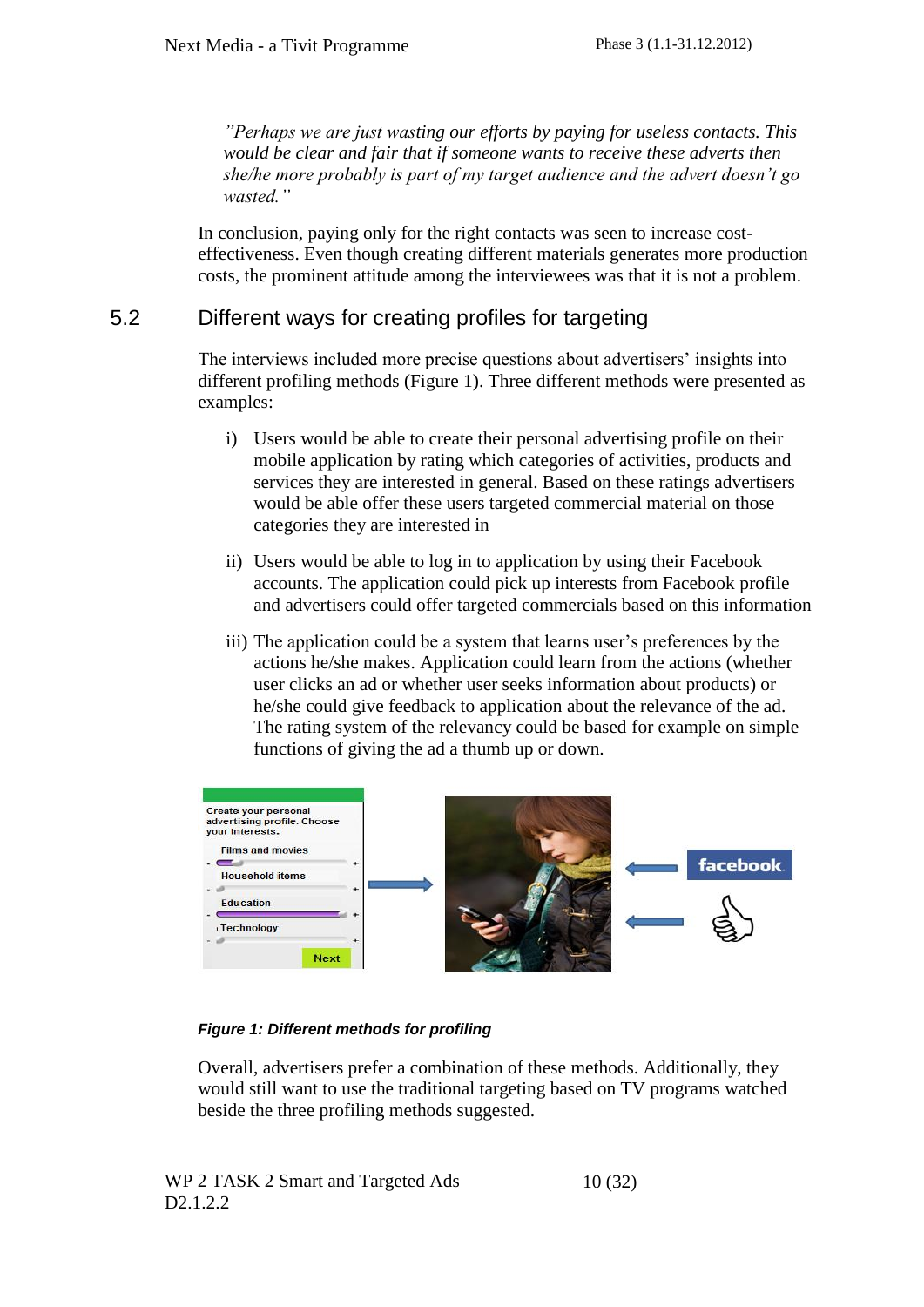Voluntariness was seen as a key factor for successfully carrying out the profiling as it was seen to increase commitment and positive attitude towards the service. The most preferred way to form a basis for targeted adverts was therefore seen to be the option that permits users themselves to define their own preferences. By defining their own areas of interests they would agree to receive commercial messages of products and services that belong to certain categories.

*"Because if you have yourself given permission, I believe that you would be more committed and would not perceive it that disturbing."*

However, solely relying on this profiling method would pose some challenges too: advertisers and users might not have similar view about which services and products belonging to certain categories. Some advertisers might consider it as a disadvantage to restrain their product to just one category whereas users might get irritated when receiving a message they themselves don't perceive to have accepted.

*"As an advertiser one might start to wonder that how could we reach for example moms, and not only people who are interested in cars and read carrelated magazines. Because when the purchasing of the new family car is topical, we should already have a mental image of our brand in their minds. And this is strength of traditional TV advertising."*

In addition to users self-reported interests some basic demographic information collected by the application was seen beneficial, for example gender, age, family situation and location. Location could be used especially to offer regional information about retailers.

*"Age and probably the situation of family or life. Our customers behave differently if they are single in comparison to those ones who have children. It has effects on everyday life so that's why this kind of information is very important."*

*"We would check out where the customer is living and then we'd assume that people in, let's say 50 kilometers range from the store would be willing to travel there, so we would send this messages to those people. That could be very interesting, even if something like that can be done already for example with postal codes."* 

Other option that was seen as potential was a possibility for users to tell whether the advert received is relevant or not by giving the advert evaluation by either liking or disliking it via their mobile device. System could learn and begin to provide only the relevant messages.

Even though Facebook profile information would be desired for creating more precisely targeted advertisements, it was seen as a most difficult option. The interviewees took into account the rising concerns about privacy in online world and were doubtful about users' willingness to log into the commercial service with their Facebook accounts.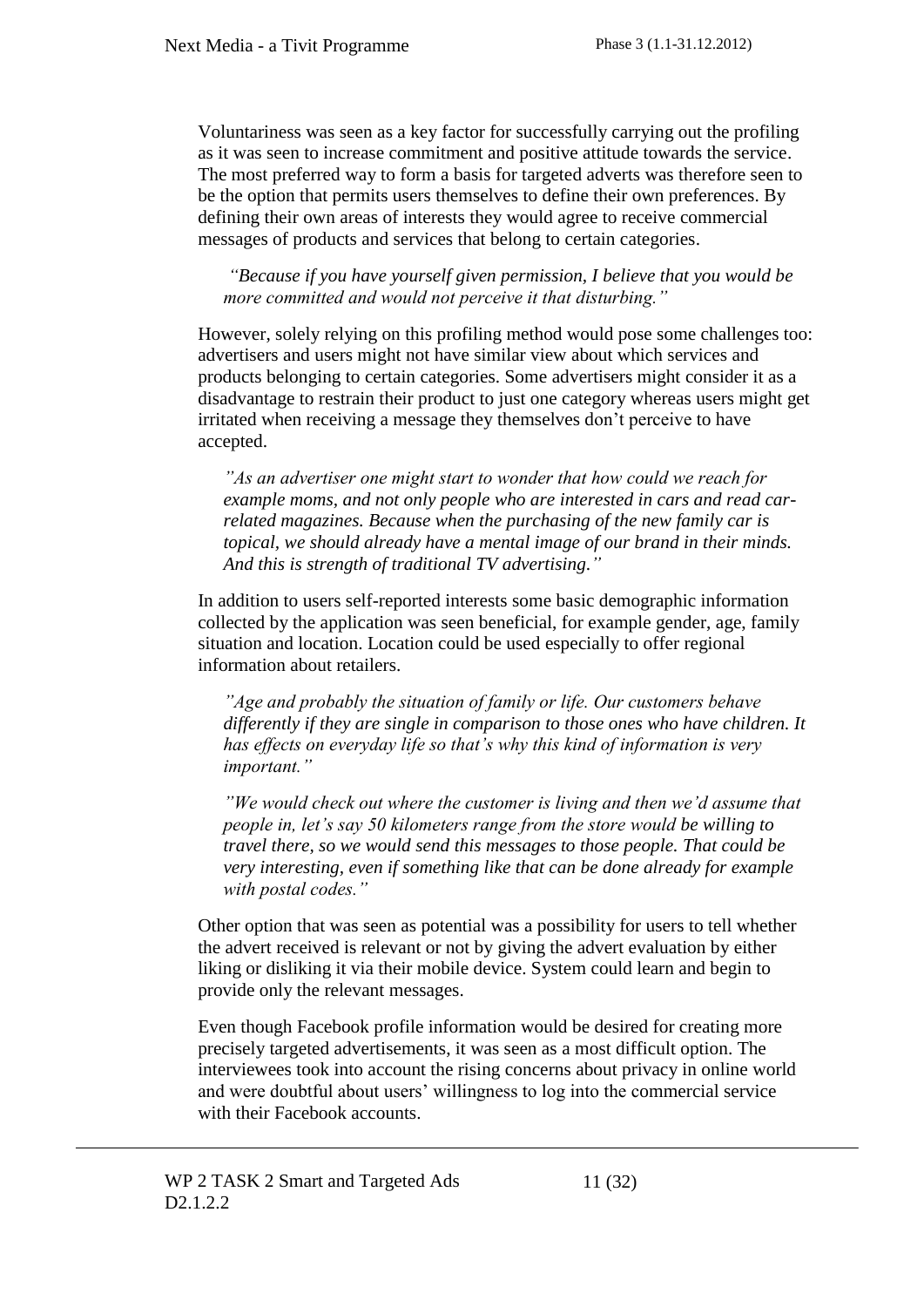*"There is this problem with Facebook that you can't be totally sure of what information they give away. It's important to feel that you are in control of giving away the information you actually want to give."*

It could be concluded that the richer the information the better from the advertiser point-of-view. For example information about the usage of media in general could give valuable information for targeting.

*"The music I listen, books I read, movies and TV-programs I watch, tells a lot of me and my interests. And it helps with targeting, even though these are always stereotypes. But if you read classic novels, visit opera houses and watch Kaurismäki movies, we would like to advertise red wine and blue cheese to you. And if you watch only ice hockey and formula one, we would probably like to sell you beer and unhealthy food."*

#### 5.3 Suggested guidelines for designing targeting for second screens

From the advertisers' perspective, the key questions about targeting highlighted in this research can be summarized as follows:

- Standing out from the advertising stream and increasing the costeffectiveness are the most important starting points for targeting in second screen.
- Traditional challenges in marketing communications should still be kept in mind: target groups should still be large enough in order to be appealing and solutions should give enough space to differentiating creative solutions. Second screen solutions for challenging target groups, young men and busy young mothers, would be especially beneficial.
- Profiling should be as versatile as possible combining different methods and including rich information.
- Planning the incentives for users to give information for profiling is crucial.

# **6 Insights into offering interactivity via 2nd screens**

Second screen enables interactivity related to advertisements. The potential of different possible interactive features were discussed in interviews (Figure 2). Interactive features covered for example social media features (commenting, liking, sharing), discount coupons and competitions, making purchases, getting extra information, playing games and combining game mechanics into an advertisement context for adding entertainment value. Additionally, as the most advanced interactivity, feedback about the possibility to even control TV stream and skip uninteresting ads on television by using a mobile device was proposed to interviewees.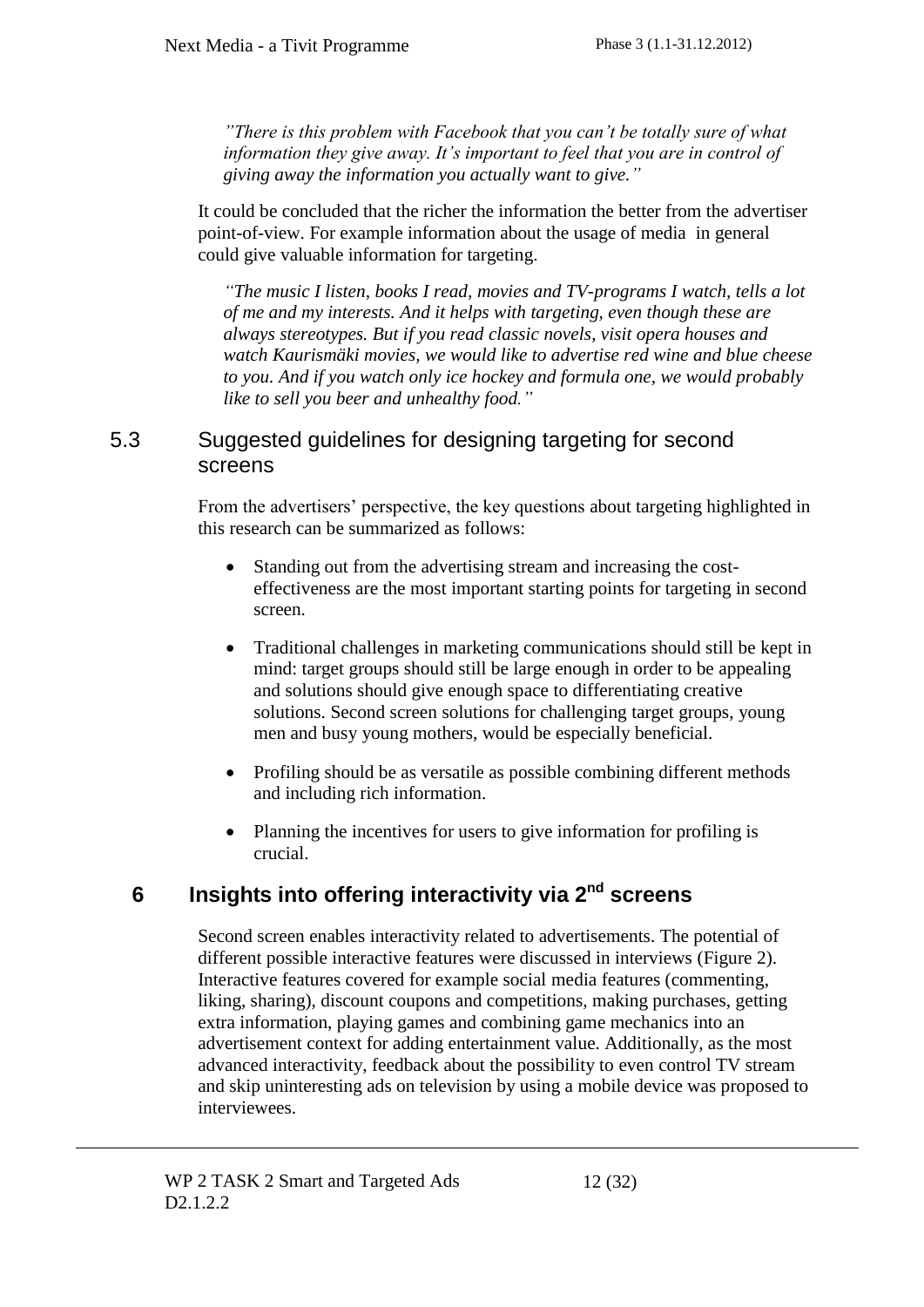

*Figure 2: Different interactive features*

#### <span id="page-13-0"></span>6.1 Perceived benefits from activating and motivating users

Advertising on TV has several acknowledged benefits: reaching large audiences including media light-users and creating emotional effects through videos. However, addition to relatively high production costs, the common topic puzzling advertisers' minds is how to mobilize the potential customers and how to activate the viewers to spend awhile focusing on the message conveyed. The changing habits make this challenge even more central: people have more possibilities to skip TV commercials either by fast-forwarding through commercial breaks or leaving a room and/or engaging their attention to other tasks instead. Interactive features on second screen could make activating easier, because it can happen instantly without extra effort from the user compared to the traditional way of including an internet address into commercial. Interactive features were seen as a great way of making a user to spend some time with the brand and building attachment to the brand.

*"Interactivity is really important because it's a way for making people to stop and spend awhile with our product and our message, and that is what increases the attachment and liking and it's very important."*

Another benefit would be the motivating effect for giving information for profiling or using second screen in the first place. Users must first be convinced that by creating a profile or by accepting extra advertisements they could be able to gain some extra benefits, for example financial benefits or entertaining content.

*"This interactivity has to be somehow rewarding. It doesn't necessarily mean that one should gain some financial benefit, as it could be some other content aswell. The idea of activating viewers with gamification seems to hit that spot. And also this additional material, whatever it might be, lets you to get beyond the surface."*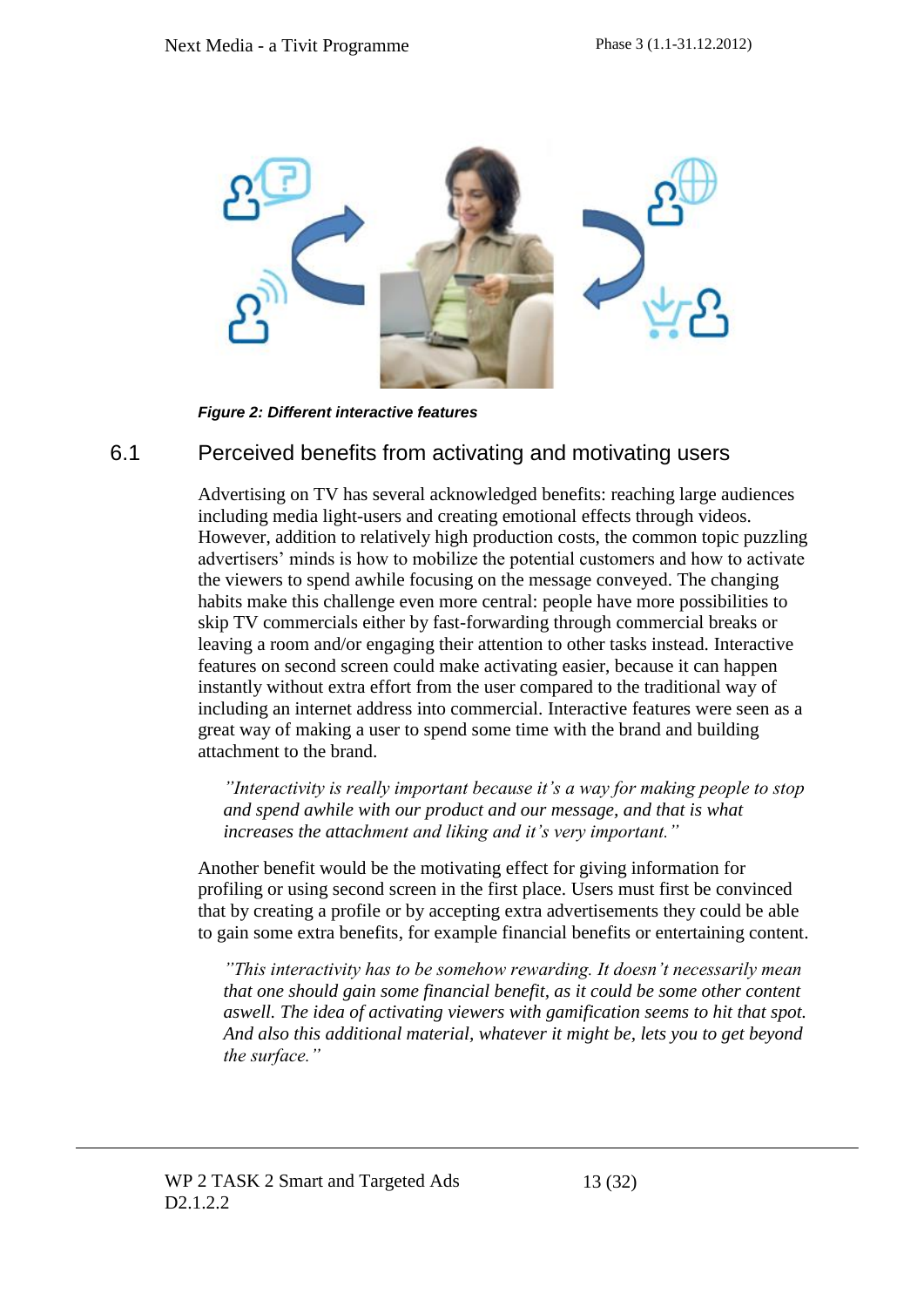### 6.2 Virality and sharing ads with friends

Altogether the idea of sharing advertisements as such was not seen something that enough people would be interested to do. Sharing even more ads on Facebook could lead to overload of commercial messages on Facebook walls which is not seen as a profitable outcome and was rather assumed to lead to irritation and possibly even to negative images of the brand.

*"I've noticed that people get fed up with someone sharing a lot of stuff on Facebook, they receive a lot less likings and comments than personal status updates do, so I'm a bit on a fence about this."*

On the other hand, it was seen as an intriguing possibility to be able to share some specific elements of ads. One example of this is the theme song that would at the same time include a brand name or a logo of advertiser. Thus social media visibility is accomplished without sharing the actual ad and it might be seen less irritating by friends.

*"For example, I might not be interested in that specific advert at all, but I still could share its theme song somewhere. One incident with Stockmann's commercial comes to my mind, I was trying to track down which song there was playing until I found out that it was a song by some advertising agency and I would not be able to download it. So, it would be clever if there was different elements available for sharing."*

Other way of making sharing on Facebook more appealing could be the possibility of gaining some profit by doing so. This could include for example discount coupons, competitions and similar mechanisms that are used already in social media campaigns.

*"You could for example notify three friends, and if everyone of them will purchase Sonera Urho –channel with all the national ice hockey league games available, then everyone gets a discount for twenty-five percents. For sure I would try to find friends who'd be interested. This is something I could share myself."*

## 6.3 Additional interactive features on 2<sup>nd</sup> screens

Interviewee brought up a wide range of possible interactive features from discount coupons to testing new products, but it is not possible to give general guidelines about the most important features. Different industries and brands are not able to gain equal benefits of all the features presented. As an example, not all the industries are able to benefit from the purchase option; or neither are they all able to offer discount coupons to users.

The most effective way of making users committed to using the application was assumed to be features that offer some kind of financial benefit for users, as for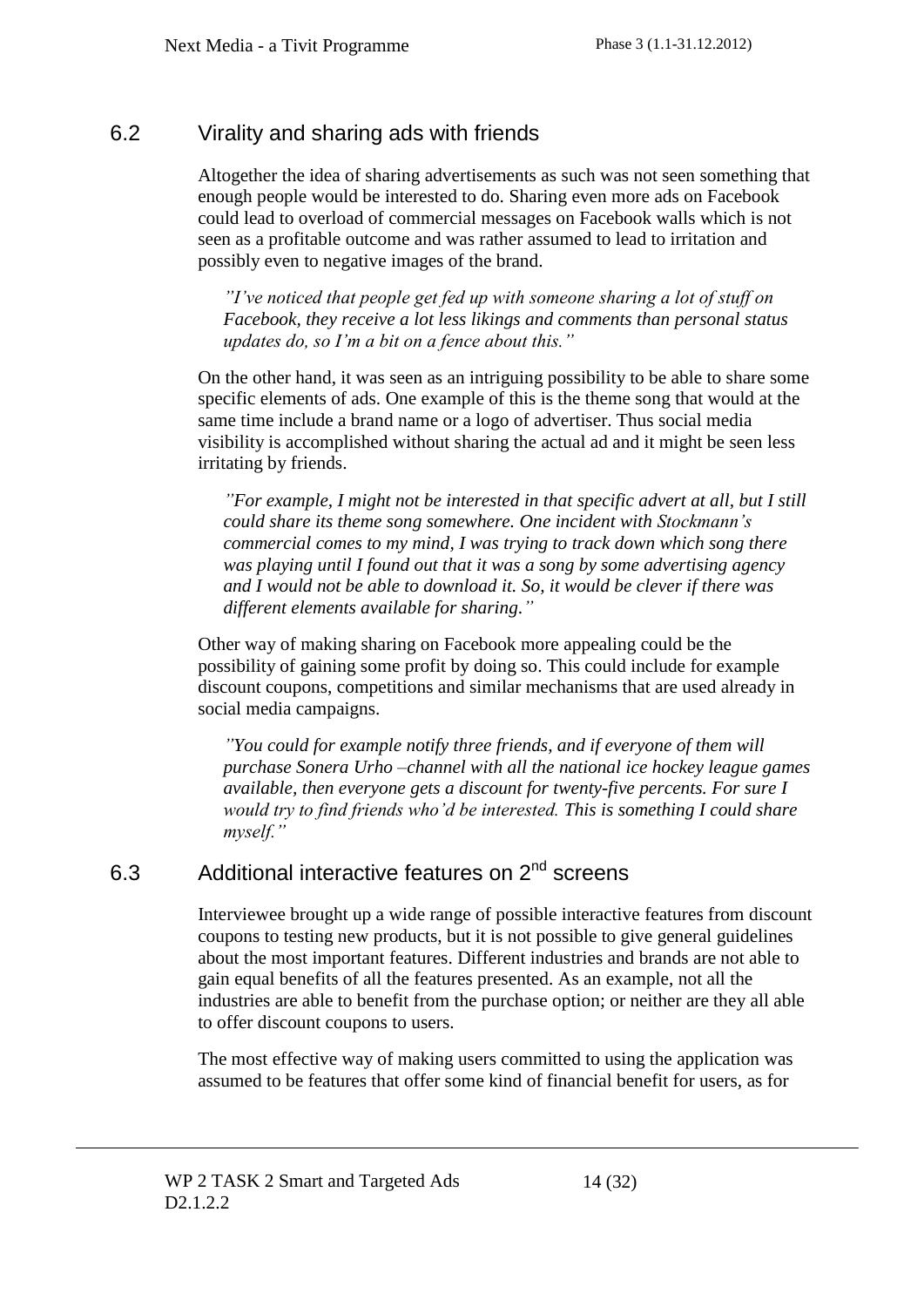example receiving discount coupons to mobile device as an extra commercial material.

*"I somehow believe that it is significant to be able to gain some financial benefits, to be able to get something with a lower price. And also the entertainment factor is significant, for example some sort of gamification."*

Gamification was also seen as one of the most fascinating features. Game mechanics were seen as a way to possibly commit users to watching the commercial break on television for example by making users to spot certain figure in commercial during some period of time to gain some benefit (either financial in the form of a discount coupon or enjoyment by as an example beating one's friend in scores). Game mechanics were also seen as a potential way to reach challenging group of young men.

*"This gamification. The idea of spotting adverts is very interesting from advertisers' point of view. So that there would be a good reason to watch commercial breaks. You could for example be able to get some code that will grant you some kind of reward. That's a very good idea."*

Additional idea for interaction with second screen users came from the food industry: second screen could also provide a platform for giving product samples and asking feedback for new products or services users have tried.

*"You could add to this a possibility to ask feedback from the users who have decided to receive a coupon. You could ask something like has she/he used the product and if she/he liked it. Many times we have been wondering how to get people to try out our new products."*

#### 6.4 Possibility of skipping TV ads

The interactivity was taken also a one step further in the interviews and interviewees were asked to comment an idea of the possibility for users to have an impact on a commercial stream seen on TV during the commercial breaks. In this scenario, users would be able to skip uninteresting adverts on television by using their mobile devices and they would receive a new and hopefully more relevant advert instead of an uninteresting one. Overall the feature of skipping the adverts was seen as a great challenge to advertising professionals. It would create even greater competition and pressure for creating even more impressive ads.

*"It makes me wonder about the future of advertising. It would increase the competition on the field. Adverts would have to be even more exotic and exceptional to gain people's attention. It would have a great impact on a quality of adverts for sure. Nevertheless, on the other hand it would make it very easy to verify whether people like your advert or not."*

In addition to growing pressure to create even more interesting advertisements, the other challenge is that family members sharing one main TV might each have their own personal  $2<sup>nd</sup>$  screen devices. Questions of who's in control over the TV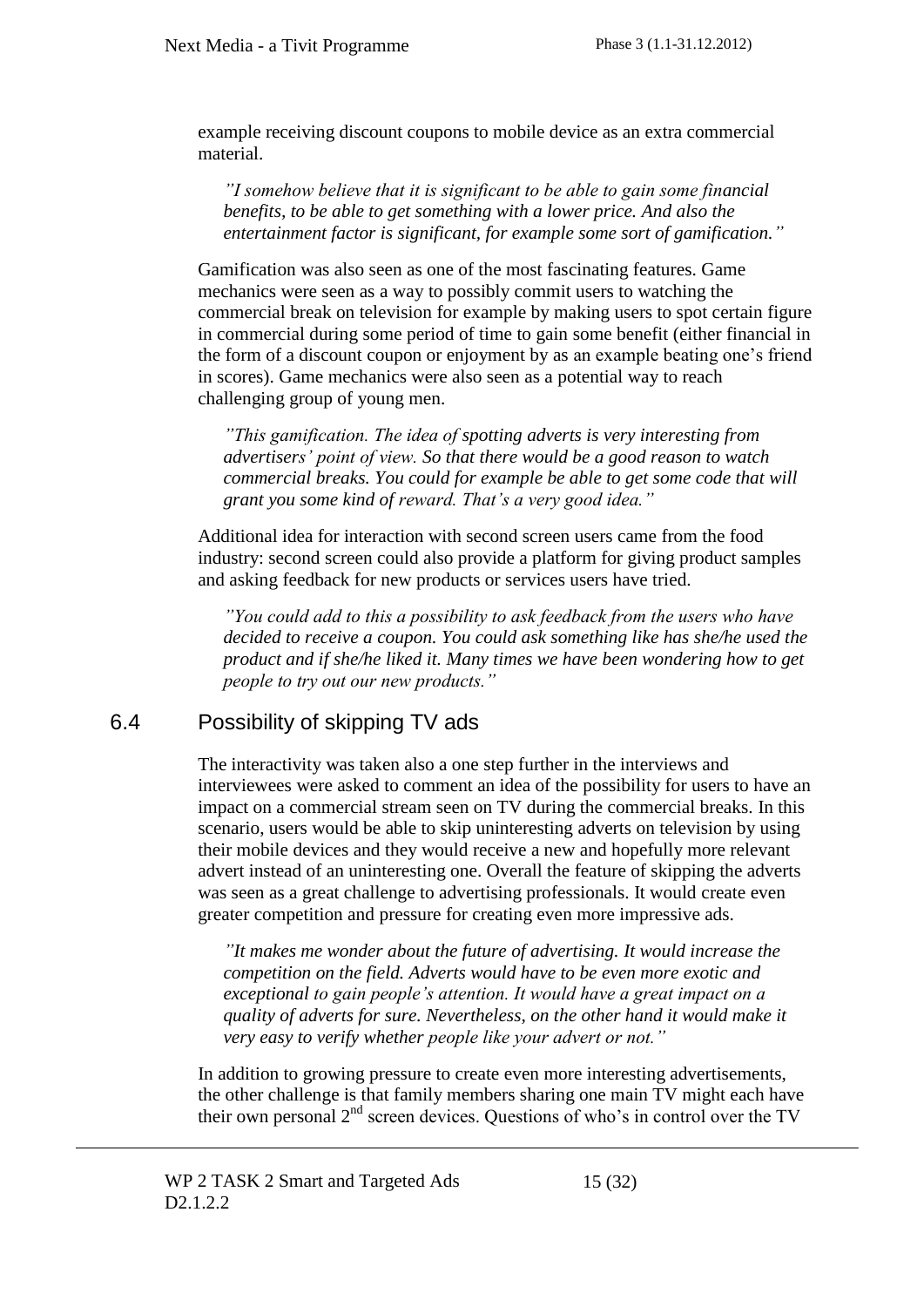commercial stream might be difficult to take into account while building a functioning prototype of the concept. If more than one member of the family is using the application of being able to skip ads on TV, the other members who actually might belong to the target group of certain ads will also miss them.

Possible existence of this skipping feature was assumed to create new ways for determining the costs of TV advertising. New ways of defining the cost of placing adverts on TV were envisioned to be based on the amount of times the certain spot was actually watched. Another imagined possibility was users to decide themselves whether they watch the commercials on TV or whether they are willing to pay for being able to skip them.

*"Certainly advertisers don't want their adverts to be skipped. You'd rather offer a chance to choose to pay for not to watch them instead, since whoever will eventually launch this kind of service wants a cash flow."*

#### 6.5 Suggested guidelines for designing interactive features for second screens

From the advertisers' perspective, the key questions about interactive features highlighted in this research can be summarized as follows:

- Developing features that activate and motivate users to watch, react and try out products is interesting for advertisers. Discount coupons and gamelike elements were perceived the most motivating features by respondents.
- In order to encourage sharing, second screen advertising could include elements that are familiar from marketing in social media.
- Different interactive features should be designed for different industries and brands in mind.
- Advertisers perceive the idea of affecting the actual advertising stream inside commercial breaks in TV quite unfamiliar and far-fetched. Ideas are concentrated around providing something extra with second screen.

### **7 Insights into providing extra information on 2nd screens**

As one interactive feature, the relatively simple benefit of providing users more information about products and services in TV programs or TV commercials was valued surprisingly high. In television, the spot time is often limited and the goals of building attention and affecting emotions can limit the amount of informative content. Second screen offers a possibility to tackle this challenge.

#### 7.1 Perceived benefits from extra information and "ads on demand"

Advertisers feel the growing need for supplying more information about their products and services to customers as the ongoing societal debate creates new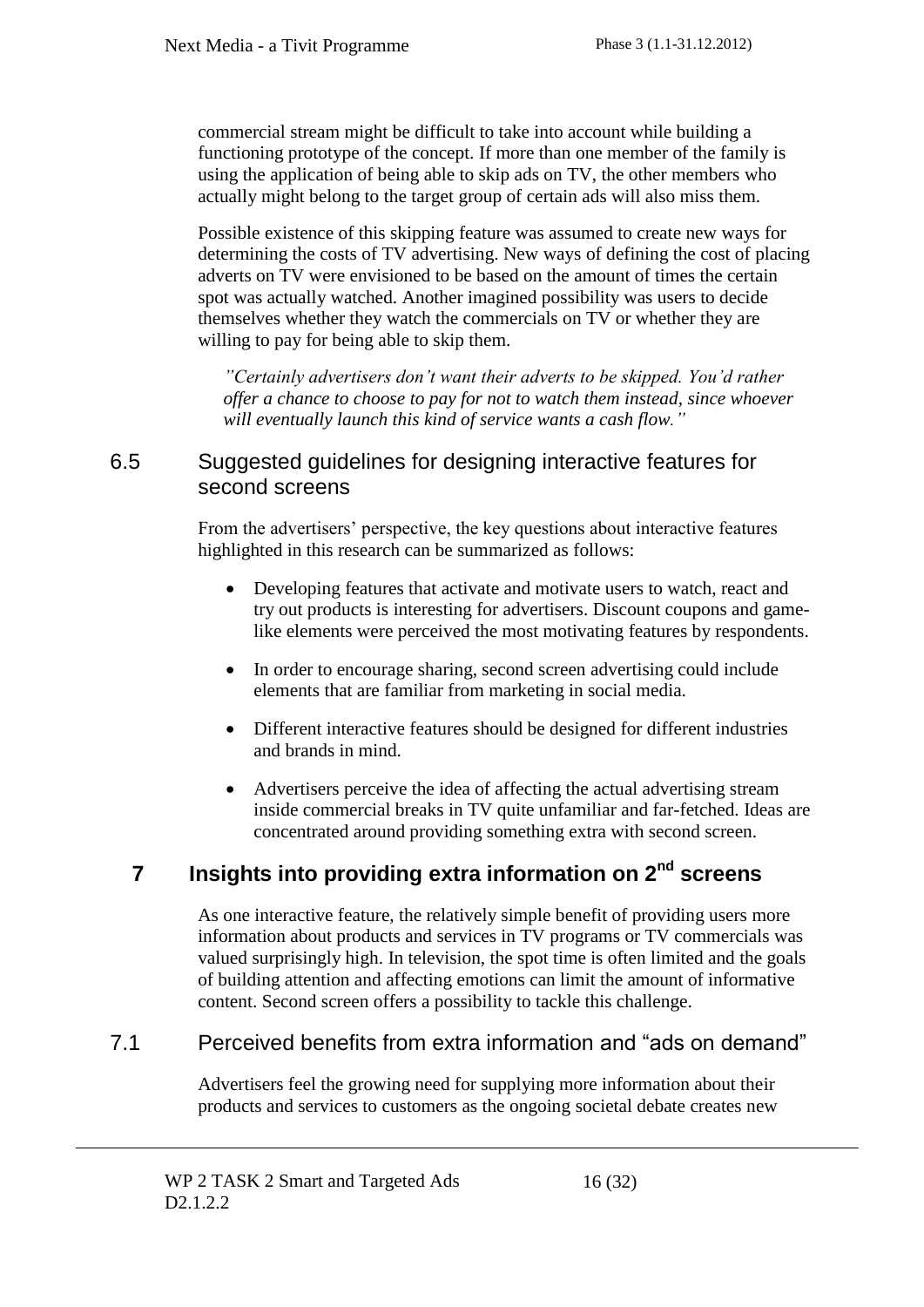concerns. The consumer awareness and expertise are growing and consumers are more conscious about the environmental, ethical and health related issues, just to mention a few. Second screen was seen as a useful way of offering the customers the extra information that the advertisers are not necessarily able to present on a television spot. For example, the information user could receive on mobile device could include details about nutritional facts, technical details, green solutions or origin of raw materials.

*"This debate over food on past years has reflected to our business as well. People being uncertain about the ingredients used is a real challenge to all our industry."*

*"For example, as this new model of [product name removed] was launched and we have been marketing it, it's interesting and it looks cool. So during a TV spot there would be an opportunity to go forward, and get extra information about it, about the resellers, and a possibility to book a test drive."*

Another benefit could be to provide users access to extra information or commercials whenever it's convenient and interesting for them. The idea of this "ads on demand" service could be for example to save ads for later use (e.g. after TV show) or to gather all the ongoing television commercials to one service. Users would be able to seek out the most liked and most popular commercials. Commercials could also be browsed categorically based on a certain product or a service. Users would benefit from the feature as it could make it effortless for them to gain the extra information needed.

*"Nowadays customers appreciate it, if you make things easy for them. So that any given time they would be able to ask for more information and someone to contact them."*

*"You could imagine that those people who are thinking about purchasing a new car would check this content out in order to find more information, so that this would become another channel for seeking information, much like the Internet."*

#### 7.2 Challenges with the concept of "ads on demand"

The simple provision of extra information in an interesting way via second screen was considered to be useful for many brands, because the content is so easy to customize and produce. However, the idea of saving ads for later use and for watching them any time suitable for users awaked more questions.

The most profound challenges started from the speculated motivations to use this service either because of current need for a certain product or service or the interest to watch commercials just for fun and entertainment. Users' motives for using the service would define what kind of content is most suitable for this service. If the main incentive for using the service was to seek out the best offers for some currently needed item, the content of the service would rather be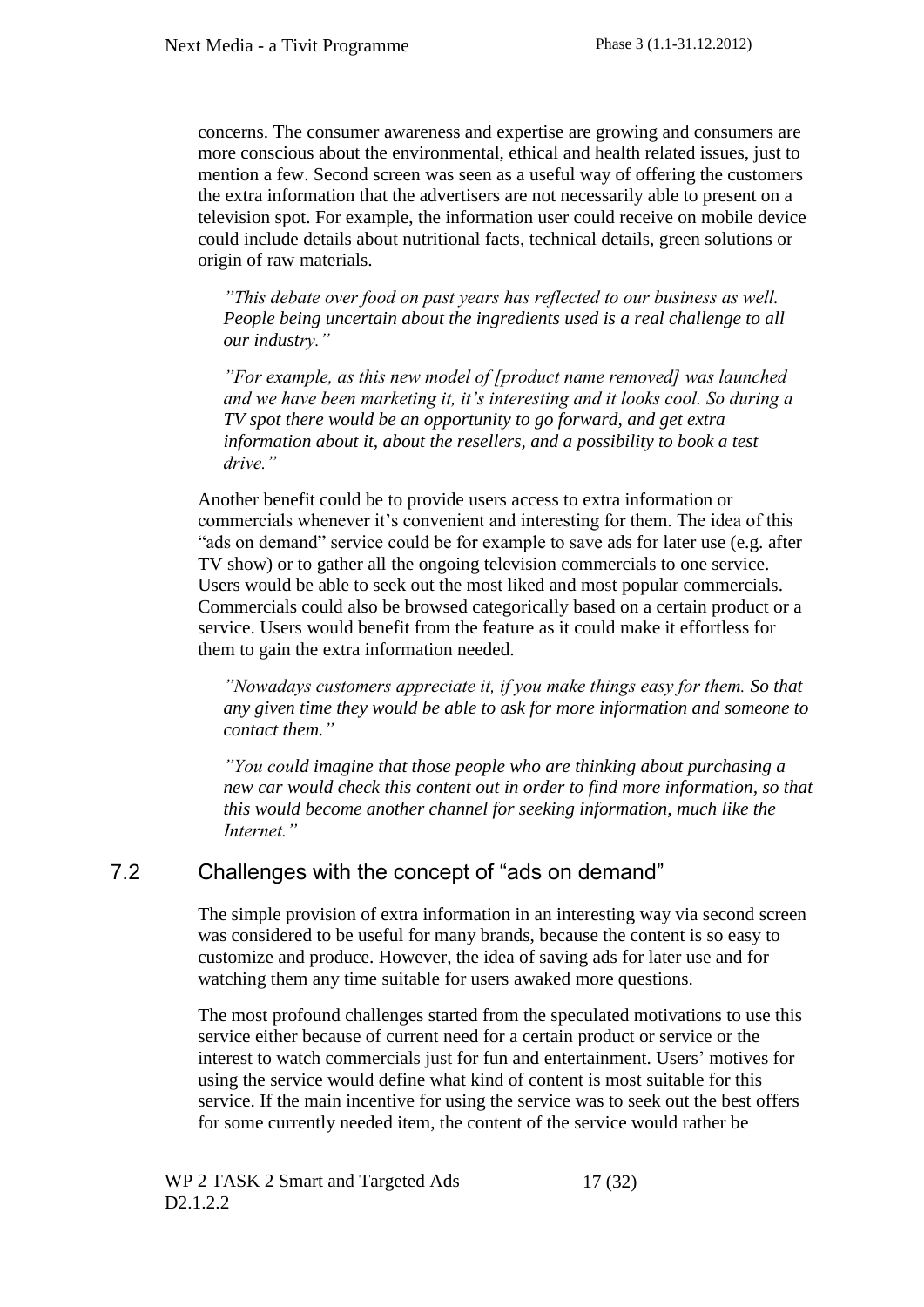presented as a short information spots, preferably on regional categories. On the other hand, if the purpose was based on entertainment, the content could include longer and more impressive commercial films.

*"If you want to make comparisons between let's say ten washing machines if you are planning to buy one, you might not be interested in watching ten long adverts, you would rather want to see short bulletins. And later on, if you wanted to get some extra information it would be possible, and you could be able to watch a longer video as well."*

*"People are interested in finding funny commercial videos and car advertising video to share with friends."*

This kind of service would be suitable only for some brands. For example daily consumer goods might not be the potential targets for the service. The industries that promote products that evoke emotions and are able to become a part of their owners image, i.e. cars, technological devices, might be able to benefit from the concept since people are perceived to be interested in looking for well-made commercial videos.

*"I wouldn't consider this very potential on our branch since we don't advertise any weekly offers. Our advertising is more focused on brand marketing and on seasonal products. Furthermore, I don't believe people are particularly interested in saving and sharing adverts of this branch."*

#### 7.3 Suggested guidelines for providing extra material on second screens

From the advertisers' perspective, the key questions about extra material highlighted in this research can be summarized as follows:

- Simple feature of providing extra material can be an important benefit for advertisers.
- The possibility for users to access extra material or commercial videos whenever it is convenient for them is more challenging to design: it is difficult to serve users seeking information and users seeking entertainment with the same advertising content.

#### **8 Insights into more precise measuring of advertising effectiveness**

Second screen provides opportunities to measure advertising effectiveness differently from the traditional measuring of TV. It is possible to get real-time feedback about the actions users commit via  $2<sup>nd</sup>$  screen application, for example likings, sharings, clicks made, coupons reclaimed and purchases made. By combining this data with social media or the profiling information discussed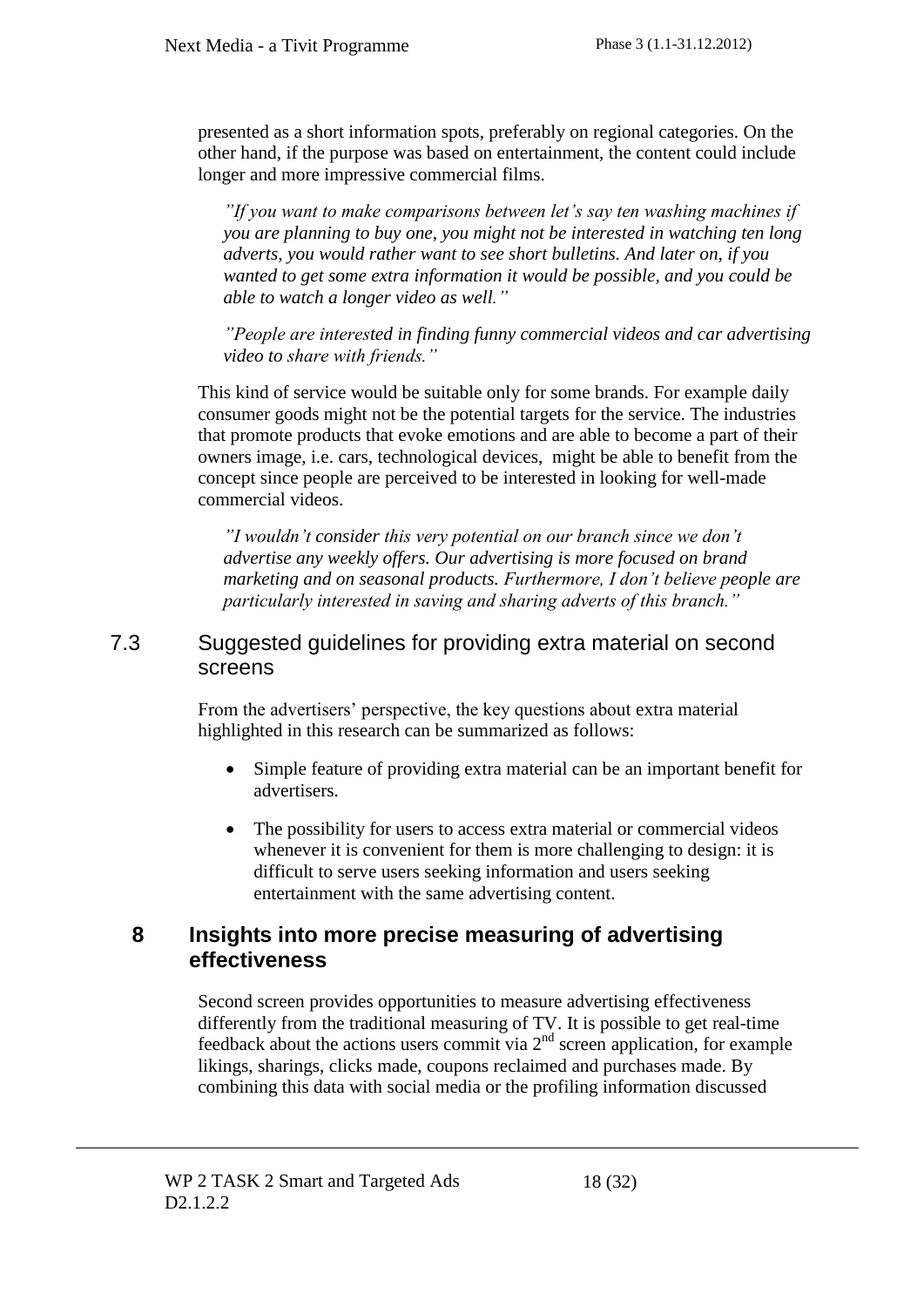earlier in this report it would be possible to describe in detail the user groups that have reacted to ad and groups that have not reacted.

#### 8.1 Perceived benefits from more precise and richer measurement

Different kinds of goals for advertising campaigns require different kinds of evaluation methods for drawing conclusions on whether the campaign has succeeded or not. Measuring the effectiveness mainly lies on monitoring some key statistics, for example GRP or effects on brand awareness in TV and clickthrough rates in mobile. The importance of monitoring the sales rates and other behavioral measures is perceived to become more important.

*"The sales. It must show immediately. If the spot is on line at 18:35 then it should be seen in online store at 18:45. More preferably at 18:36. Because the tendency is moving towards real-time platforms we are monitoring the sales, numbers of visits in web and Google searches. Or even the sales in a brickand-mortar."*

The quest of more precise measurements is not related only to TV advertising but is a wider phenomenon. And even though there are number of ways for advertisers to keep in track of how the certain campaign is welcomed by the customers, it is difficult to tell which element of the advertisement combo has been the effective one

*"All marketing could use more precise measurements. For example, if you have a campaign with a little bit of radio, little bit of printed media, little bit of the Internet, then there's no way of telling what has made the customer to walk in to the store. There's a lot of talk about measuring the effectiveness of advertising, and about ROI and so on."* 

But the benefits of more precise measurements through second screen are perceived especially useful with TV commercials for two reasons. First, the connection between sales TV advertising is currently difficult to prove.

*"In other words, statistics might point out that the sales was good, and the amount of TV advertising was big, but those two are not necessarily connected with each other."*

*"After the campaign is over [the name of the company removed] will execute a research and an interview study. What have been the expenses and what has been accomplished, how effective it (campaign) has been among different target groups and how our messages have been conveyed. The value of this lies much in the fact that they have been done in several years so the comparison is interesting […] but does it necessarily collate to what the sales are, not necessarily."* 

Secondly, TV statistics are only an estimate of viewers based on a panel. However, during the commercial breaks many people concentrate on other tasks instead of actually watching the ads. Advertisers find information insufficient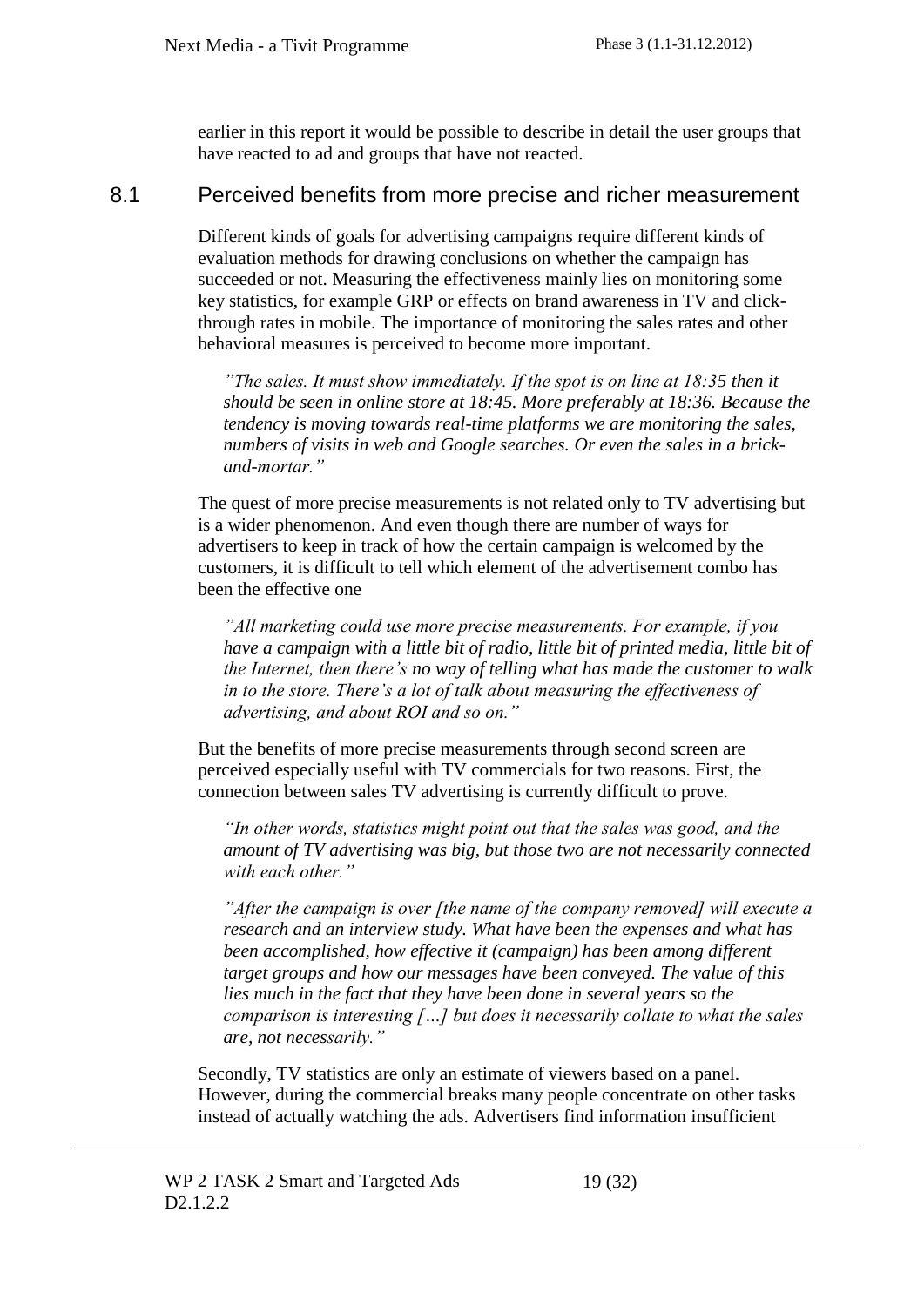since it lacks the actual facts about how many people saw the ad and if they perceived the ad interesting or not; and more crucially, did the ad mobilize anyone to take an action.

*"And if I say yes then you are able to monitor my TV watching habits, and the information builds up in a data bank, and then you'd be rewarded let's say once every six months by giving you for example movie tickets for being monitored. So I'd say, that we would be able to get hundreds of thousands of people that do it, so it'd be a great deal of information, it's much more valuable than when a certain number of people are pressing a button while watching TV. "*

*"At the moment we only get information about how many TV's have been turned on, and not about how many people actually see the advert. This way it'd be possible to get more precise statistics about the people who actually saw the ad and in addition to also get feedback on whether they liked it or not."*

The other benefit would be to get richer information about the specific customer groups that have reacted to the advert. The advertising professionals were interested to be able to get as much background information about the users that have reacted to their ads as possible. However, this more qualitative data requires notable amount of active users in order to be useful for advertisers.

*"This could serve as a clear signal, you could be able to spot if your ad has a certain kind of effect on certain target group, and some other effect on other groups. For advertising agencies it would be good to gain feedback, also the negative one. It's more effective to create targeted adverts than to create adverts that are neutral to all of the groups."*

*"The more profound insight you gain about the group of people who react to your ad, the more use you can make out of it. So I wouldn't say that there's only a few important background facts, I'd say that we should get as much information as possible."*

In addition to basic demographic details also the information about their interests would be highly valued. Location, life situation, interests and TV programs followed would all be useful.

*"Well, of course the interests listed on Facebook, and the daily amount of time spent on Facebook."*

*"Background information about those people who have reacted to the ad is important. For example interests, whether or not they perceive to be part of the target group and the information about during which TV program they moved forward to this ad, because based on this we could target our other advertising as well."*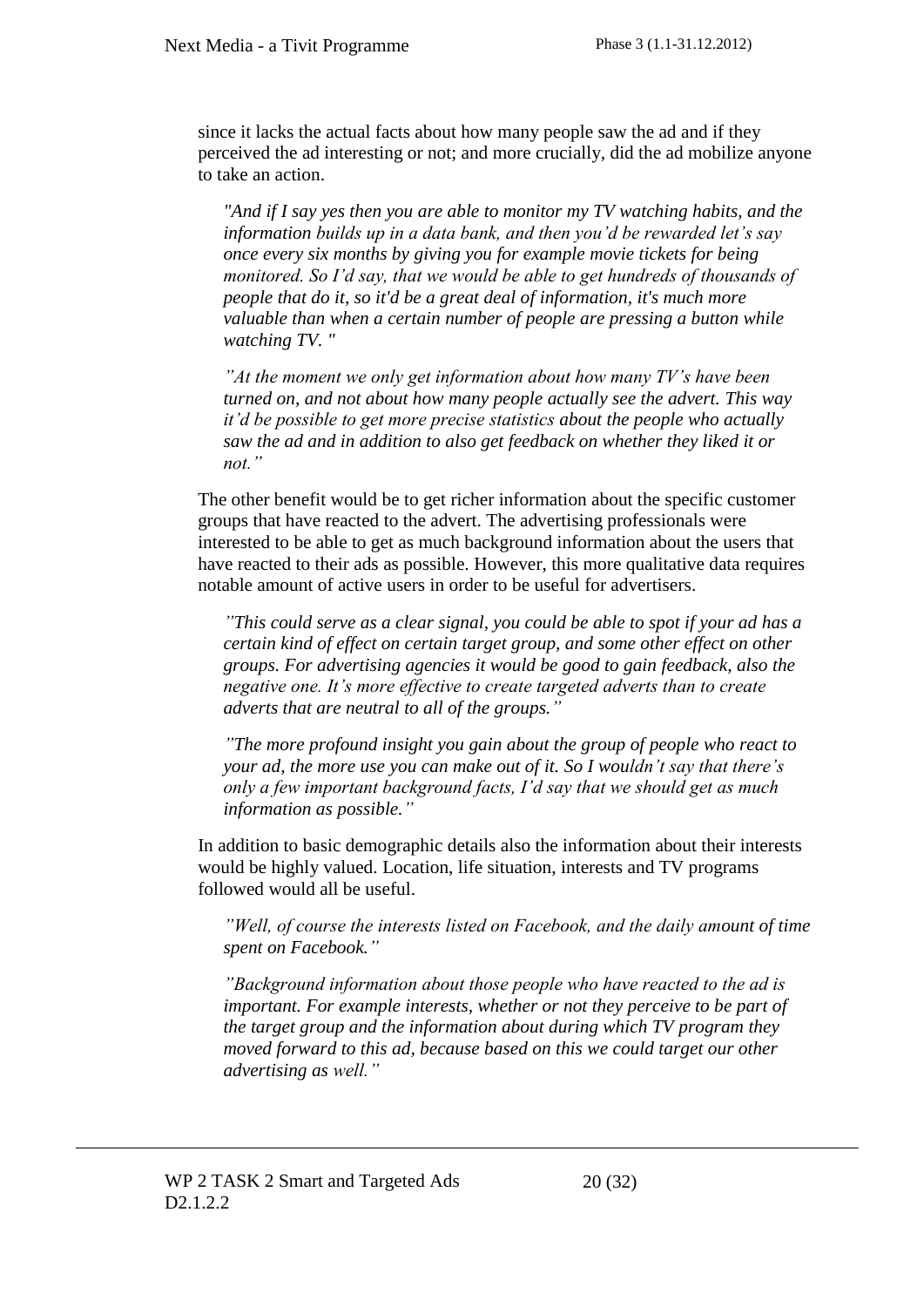#### 8.2 Perceived benefits from the possibility to react to feedback

The third benefit from measuring the effects of second screen advertising would be the possibility to flexibly react to received feedback by modifying campaign messages and content.

*"Current campaigns lasting about couple of weeks usually have only one advertising material so it is not that flexibly altered. Real-time feedback about the campaign would be greatly appreciated if there was a way to flexibly modify the content during the campaign."*

The flexibility of the system was seen as an important benefit of second screen because television campaigns are often difficult and/or expensive to change during the ongoing campaign.

*"Bottom line is that why bother doing a follow-ups if our client is not going to react on the results. If it seems that the advertising campaign is not working, is our client willing to change the advertising message, or alter advertising*  formats. For example, cancelling a TV campaign is extremely difficult. Well, it *is possible but it's very expensive."*

Some interviewees developed this idea even further: they suggested that second screen concept could be used as testing platform for marketing messages and campaigns. By monitoring the results in second screen, alternative marketing messages could be tested with different target groups before launching them for wider public for example as a traditional TV commercial.

*"There are advertisers who use a lot of money for testing their concepts in advance to see which one gets the best score. As a consumer you don't actually see the ongoing process. I see a potential for this service to serve as a real-time panel. On the other hand, then this would become our competitor on the field since we already conduct this kind of testing on online panels."*

### 8.3 Different ways for receiving the data

The companies that execute advertising campaigns usually receive the measurement data via their media agencies either in the end of the campaign or in real time via dashboard online reporting system. Media agencies commonly analyze the gained data for the customer companies. This is mainly because of the high expenses of purchasing the raw data and because of competence requirements for analyzing the data. With second screen data, following this same practice would be easy for advertisers.

*"Probably the most convenient way would be to receive analyzed data via media agencies. It would be the easiest way to receive this data via the media agency who has reserved that certain campaign for us, gets the results and later on we can together check them out."*

Media agencies on the other hand are happy to receive all data that is available.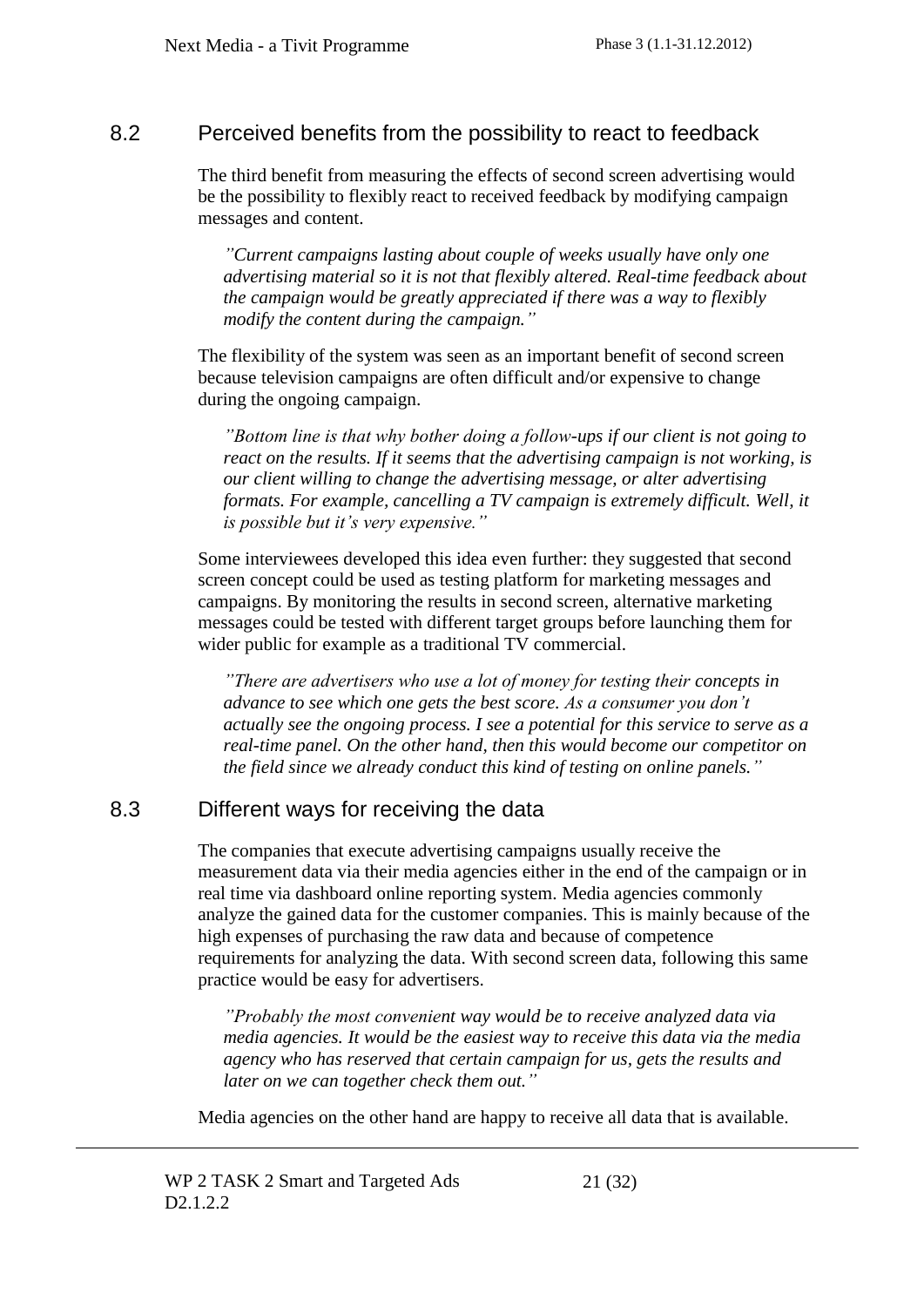*"It would be real-time data about the things that are going on. I'd have a simple access to that data any time, by hours and by minutes, that would be huge."*

However, addition to this more complex data, advertisers would be interested to invest in gaining user data straight via second screen application if it was in realtime but in simple form.

*"It is kind of a mathemathical jargon. Even us, advertisers, do have inabilities to comprehend the data. Somehow you wish it to be more simple. Those companies who realise it, that even the companies who buy a lot of advertising do not necessarily understand it, they have an outstanding opportunity, if it somehow could be translated into understandable language and real-time. Kind of the same way as we once a day get information of the ongoing conversation about our company in online media."*

*"Information in a simple form without the need to go through matrixes and such would be greatly appreciated."*

When talking about the reasonable price for this extra data, the usual costs of marketing research was mentioned as a reference point.

*"Probably the regular cost of marketing research would be suitable. I mean that if you are able to get a good report this way, then the pricing should be similar to other marketing researches."*

In conclusion, the data can be delivered both through media agencies in a more complex and detailed form and straight to the advertisers in more simpler but still real-time form.

#### 8.4 Suggested guidelines for developing measurement on second screens

From the advertisers' perspective, the key questions related to measuring highlighted in this research can be summarized as follows:

- Complementing data about TV commercials with second screen data provides opportunities to get a better linkage to actions, to monitoring the real behavior and to analyzing background information about the groups that have reacted positively or negatively to ads.
- The same rule applies to background information in measuring effectiveness than in targeting: the more information the better.
- Second screen should provide advertisers an opportunity to flexibly and effortlessly make changes to the content of advertisements.
- Extra feature could provide possibility to use second screen as a testing platform for different campaign versions.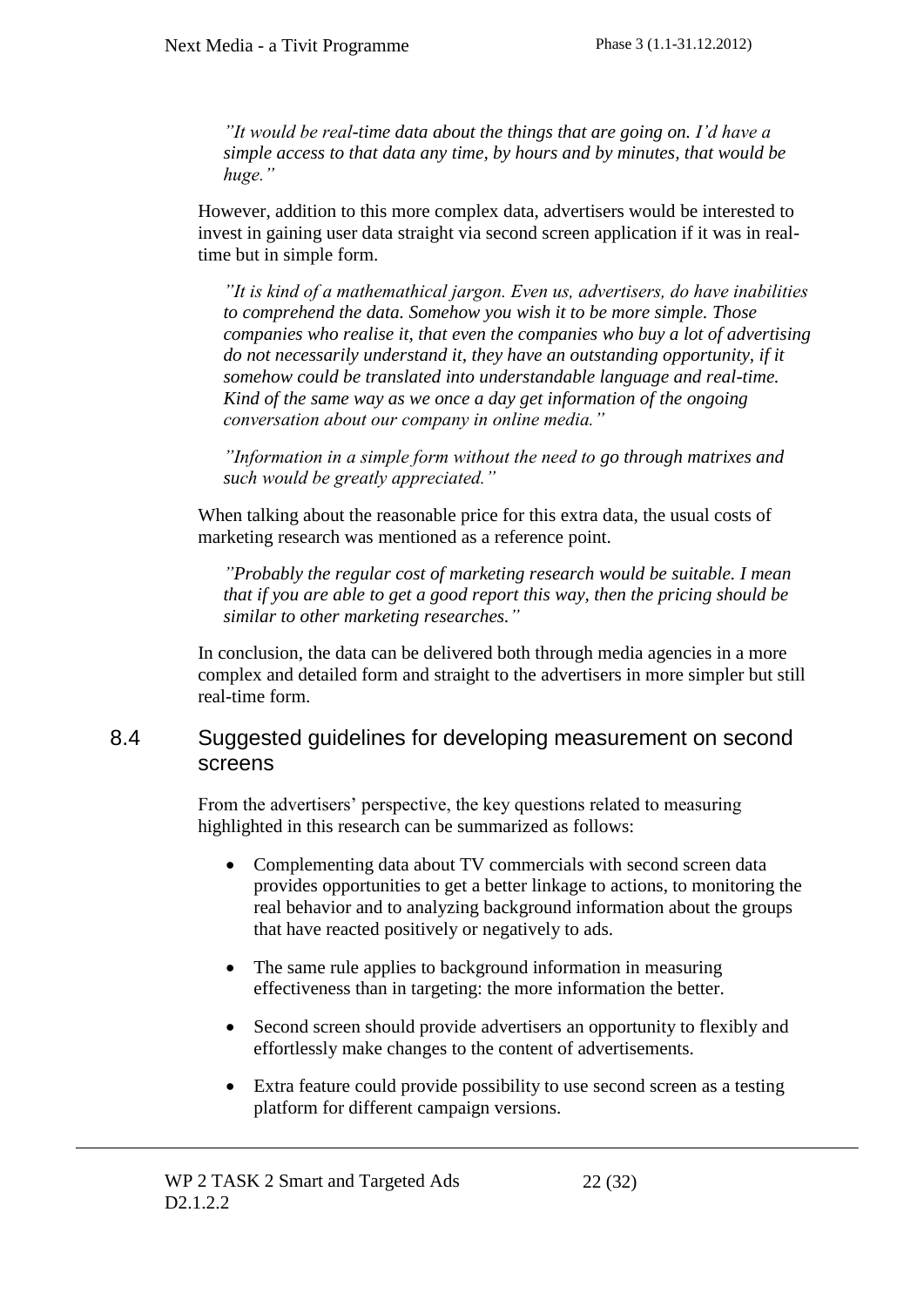• The data could be delivered both through media agencies in a more complex and detailed form and straight to the advertisers in more simpler but still real-time form.

#### **9 Insights into the business model of second screen advertising**

The newness of technological solutions or the ability to try out new media channels do not seem to create a barrier for adopting second screen concepts to the advertising portfolio. Managing an advertising campaign in multiple media channels supplementing each other is a familiar procedure to advertisers. Both awareness and interest in using new kinds of advertising concepts utilizing the new technologies are growing.

Although advertisers generally keep an open eye for the uprising trends and new advertising solutions it is crucial and challenging to be able to spot the profits of each solution, because the information is coming from different directions. Usually, advertisers receive information and suggestions about the new advertising concepts either from their media or advertising agencies or straight from the smaller companies that are designing new concepts like different mobile marketing solutions. This would suggest that established players, for example an established media company or a telecommunications service provider, could have a central role in creating reliability and status for new second screen advertising concepts. This could also contribute to shifting the emphasis in mobile marketing from one-time experiments to more continuous practices.

*"Entrepreneurs do approach us a lot, some of them we listen to and some of them not, and then some of it leads to co-operation […] it is kind of a race, even though you don't need to jump into everything since there's a lot of hype out there. What increases the business, that is the thing I've asked many times."* 

*"The challenge lies in being able to see the big picture. As it is not the most important thing to be everywhere at once, but to be at the right place at the right time."* 

Producing relevant content and advertising material to this kind of new environment is not considered to be a problem either. But legal questions lead to some restrictions: the using of material in second screen has to be clear already in advance, because copyright agreements usually require separate contracts to each media channel used. This means that old advertising materials can be difficult to utilize in second screen and it might be a risk to invest on producing complicated material if the benefits of second screen are not yet understood.

*"It is both extremely difficult and expensive to make changes to contracts afterwards. It should be known from the early stages if you are later on going to use same materials on this kind of service."*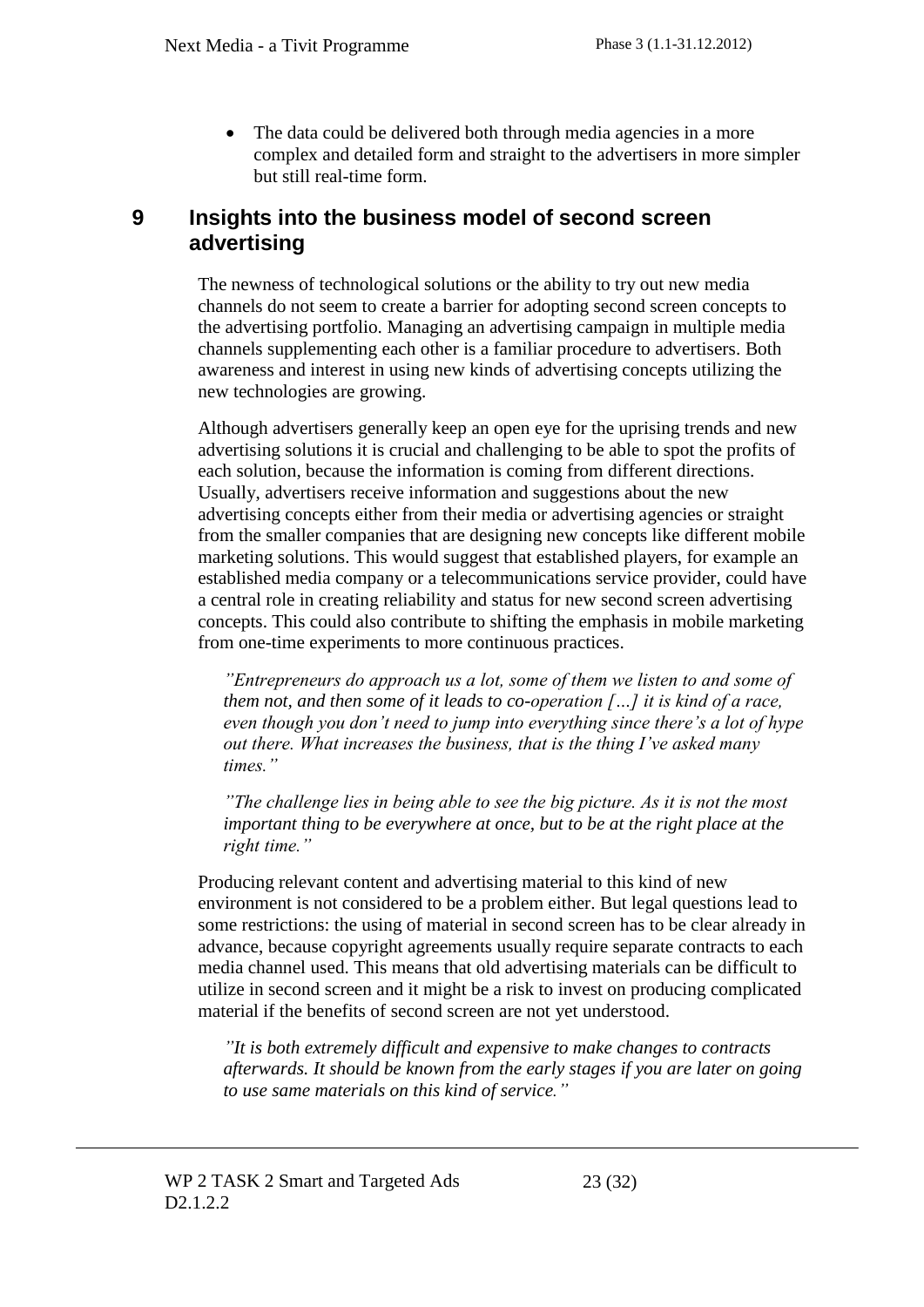The most important practical concern of advertisers related to the business ecosystem is the simple question of how many people is theoretically possible to reach via second screen. If the main service provider is the actor in IPTV-field, the second screen solution reaches only the customer of IPTV. If the main service provider is a broadcaster and second screen solution is connected to a certain TV show, the second screen solution reaches only the viewers of that show. Even if all players in the field cooperate, there is still the challenge of device requirements and the need for uploading a specific application, which is assumed to be too troublesome for some potential users.

*"I would say that the majority of the advertisers would absolutely be interested. But the their next question would be, that how many people are we able to reach with this service (…) They'd be interested to know what kind of audiences are using the service. Then the following question would be, that how active media users those people using the service actually are. They would be interested in this kind of basic information in order to see its potential."*

*"First of all, we should be able to get an idea of who we are able to contact with this service, and whether or not it is the right audience for us. Secondly, we would then have to figure out what kind of message we would want to target specifically for them. As far as I'm concerned, it is difficult to imagine us having a new solution and starting to use it blindly without knowing these facts."*

One typical question from interviewees was also the need to limit the second screen usage in watching the television programs real-time. In the ideal situation the second screen solution would be so attractive that it motivates people to follow advertising even if they watch TV recorded or via Internet television.

*"I'm not that sure whether the idea of being real-time is essential at this context. Perhaps we should concentrate on how to reward people for watching TV commercials."*

*"Would you be able to receive these ads even if you are watching an Internet TV, as an example. It would be interesting if these ads were received even though many people skip commercial breaks or change the channel during breaks."*

Professionals were solid in their view that the new concept could have several different kinds of pricing mechanics at the same time as the functionalities of the concept are versatile. The pricing based on contacts in the beginning would attract advertisers to try the concept in order to see if it's beneficial for their marketing.

*"If a very tactical advert is in concern, or let's say that you have an online store, then the pricing could be based on the sales. Whereas if it's more relevant to target the message to certain groups, then the pricing could be based on the reach. And if there's some additional material, then the pricing*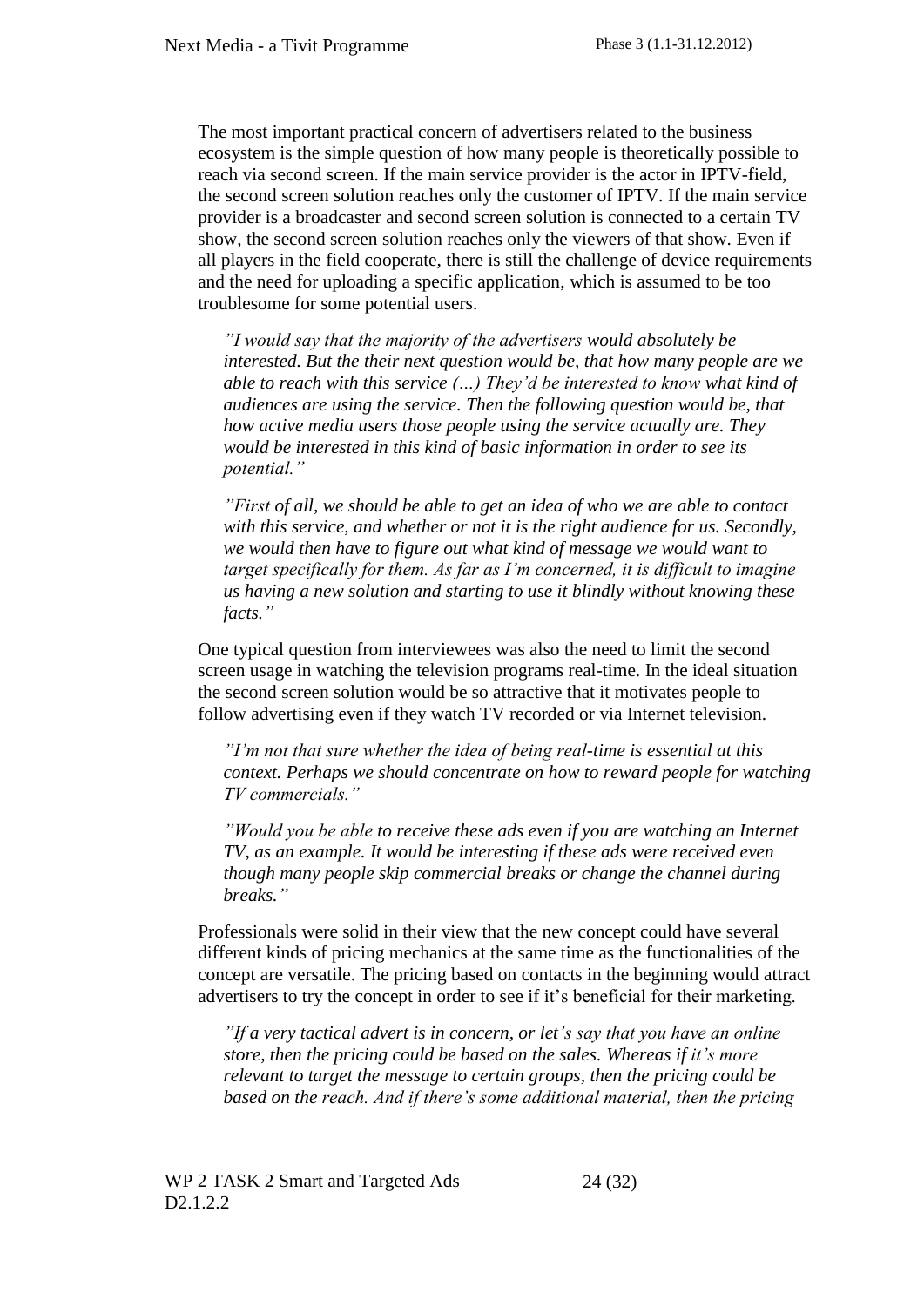*could be based on the number of views. There are so many possible ways of pricing this service."*

*"At the beginning the pricing should probably be based on the number of possible contacts. It is important to know how this is functioning, who are using the service and so on, as it creates a lower threshold for advertisers to invest on something new like this. Of course later on as the service becomes more commonly known, the pricing could be based on some other cretirias."*

One focal question in future business models of second screen solutions are their impact on traditional TV advertising practices and thus, broadcasting companies. Overall, interviewees believe that TV will still be important media channel in the future. TV still has a great mass appeal and it reaches variety of people with different backgrounds, even the light-users of media. The possibility of creating impressive movie-like advertisements is still going to be the strength of TV.

Otherwise, the impact of second screen is under debate. Typical answer is that something is going to happen but it is impossible to say exactly what.

*"Will the role of television alter in the future to something other than before? I'm sure that these kinds of subjects were debated back in the days as well, concerning the role of radio, TV and Internet. Some might have been concerned that there's was no longer room for this or that, but as the time has gone by the simultaneous use of these mediums has yet increased. So, I'd say the role of TV is probably going to change in the future, yet you can't predict in which ways. Simultaneous use with other media devices will certainly increase."*

Some professionals saw a possibility that second screen might decrease the benefits of traditional TV commercials by aiming customers attention to accomplishing different kinds of other tasks instead of concentrating on the message the advertiser wants to convey. Also the role of commercial breaks was discussed, because with second screen advertising could become more integrated into television programs. Others are positive about the enriching value of second screen and its possibilities to motivating users to spend more time with advertisements.

*"The role of commercial breaks in the future will definitely be debatable. There should be some kind of integration figured out so that people would be encouraged to watch commercial breaks. On the other hand, why not to transmit TV programs without commercials and advertising on other times, why would we have to stick to an idea about commercial "breaks"."*

#### **10 Conclusions: Most significant pain points and related focus in second screen solutions**

In the end of the interviews, relative importance of different possible second screen benefits was discussed. According to 5-scale questionnaire filled by the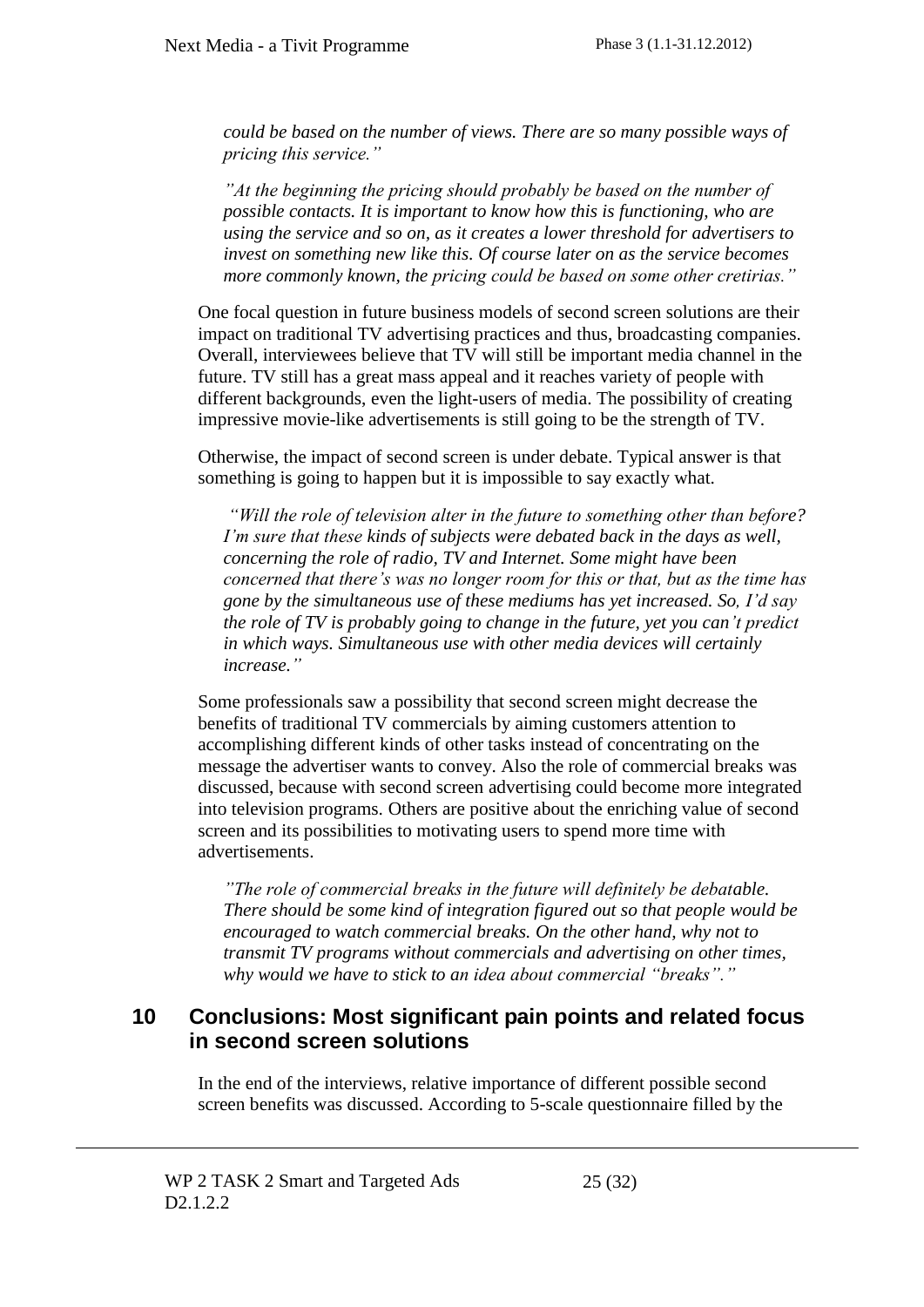eight participants (Figure 3), the most important second screen benefits were related to measuring and describing in more detail users who have seen or reacted to ads. Also the possibility for even more targeted advertising was perceived to be important. Different interactive features were not rated as important as more precise measurement of advertising effectiveness. Utilizing the viral effect gained controversial evaluations mainly because it is perceived to be very challenging to create a campaign that actually has good viral potential. This result cannot be statistically generalized, because it is only based on eight interviewees. However, its purpose is to illustrate and summarize the insights of interviewees.



1=Very insignificant, 2=Rather insignificant, 3=Neutral, 4=Quite important, 5=Very important

#### <span id="page-26-0"></span>*Figure 3: The relative importance of possible second screen benefits by 8 respondents*

In conclusion, the most significant pain point seems to be the ever growing need to measure advertising effectiveness in a more precise, real-time and easy way. Second screen can provide richer background information about those users who have reacted to ads. The second pain point is also related to measuring user reactions: second screen could provide more flexible and cheaper way to make changes to content during the campaign. Second screen could also answer to following challenges: activating the advertising audience, targeting advertising in order to be cost-effective and stand out from advertising stream, and communicating more information to consumers with growing expertise and awareness.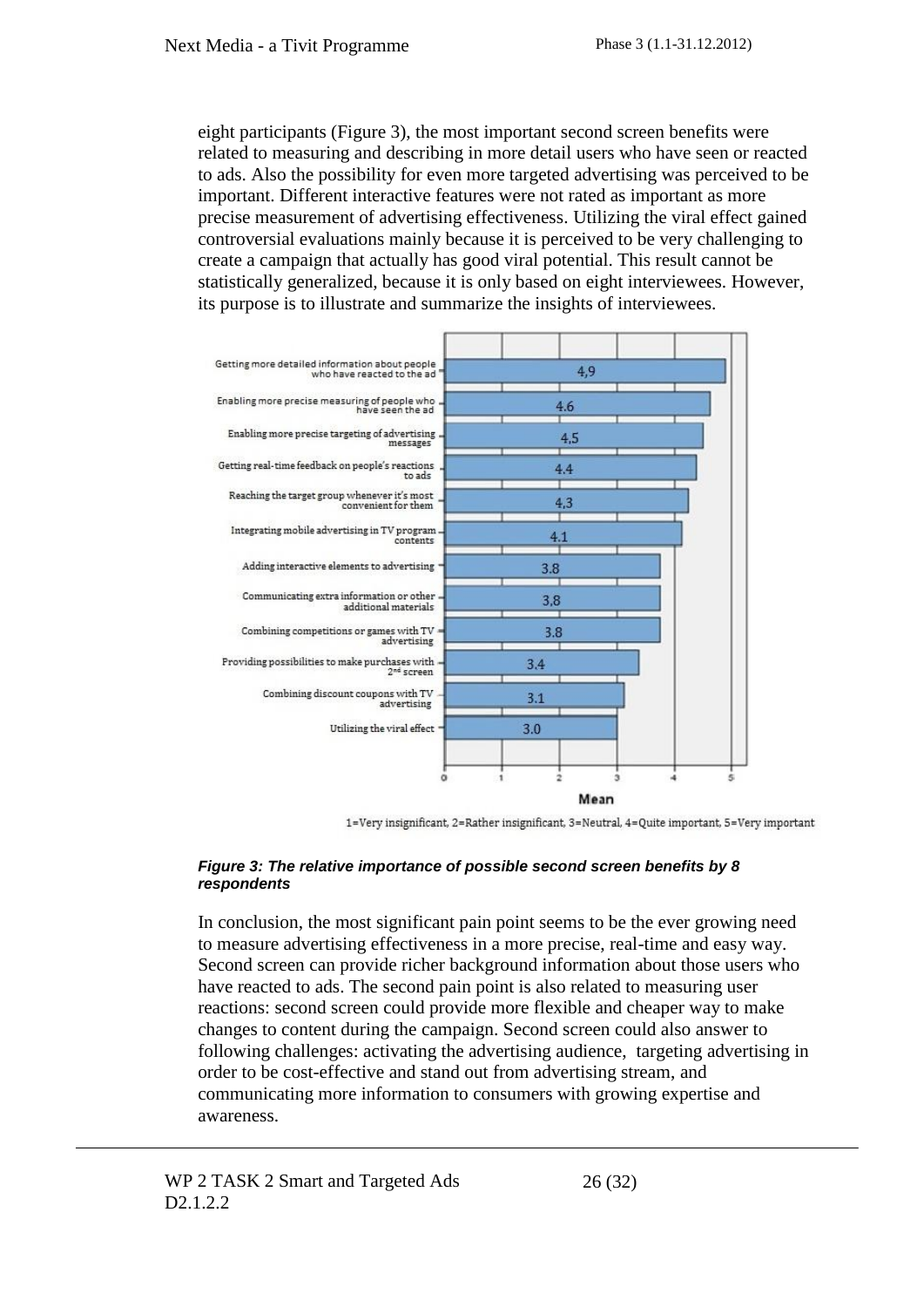Following tables summarize these most significant advertisers' pain points. With each pain point, current trends affecting on the background are described and suggestions for focus on designing  $2<sup>nd</sup>$  screen advertising solutions are pointed out.

The most significant pain point for advertisers was perceived to be the lack of sufficient and real-time measurement for effectiveness of TV advertising (Table 2). Advertising professionals feel that it becomes more and more important to measure effectiveness. However, the ways to measure traditional TV environment are limited and data is difficult to comprehend for some advertisers. The potential and wanted benefits of the  $2<sup>nd</sup>$  screen solutions could include richer information about users' actions and feedback reported real-time in a simple form.

| Table 2: Pain point number one: the lack of sufficient measurements for |  |
|-------------------------------------------------------------------------|--|
| effectiveness of TV advertising                                         |  |

| <b>Trends and influences</b>                                              | Advertisers' challenges<br>and pain-points                                                                                                                                             | Focus on 2nd screen<br>solutions                                                                                                                                                                                                                                                                                                 |
|---------------------------------------------------------------------------|----------------------------------------------------------------------------------------------------------------------------------------------------------------------------------------|----------------------------------------------------------------------------------------------------------------------------------------------------------------------------------------------------------------------------------------------------------------------------------------------------------------------------------|
| - There's a growing<br>need for measuring<br>advertising<br>effectiveness | - There's not enough<br>customer data available<br>about TV-commercials<br>- Direct customer<br>feedback is unavailable<br>for many<br>- Unanalyzed data is<br>difficult to comprehend | - Recording user<br>activity & customer<br>feedback and reporting<br>it to advertisers real-<br>time in a simple form<br>- Providing richer<br>background<br>information about<br>those who have reacted<br>to ads (traditional<br>demographic details,<br>location, life situation,<br>interests, TV programs<br>followed etc.) |

Table 3 presents the second significant advertisers' pain point related to measuring too. Currently, TV provides insufficient possibilities to flexibly react to customer feedback during a campaign. Even though the campaign is proven to be ineffective, it is not that common for the advertisers to alter the content during a campaign. The second screen solutions could give possibilities to effortlessly make changes to content even during the campaign. Second screen solution was also seen as a potential tool for testing advertising messages.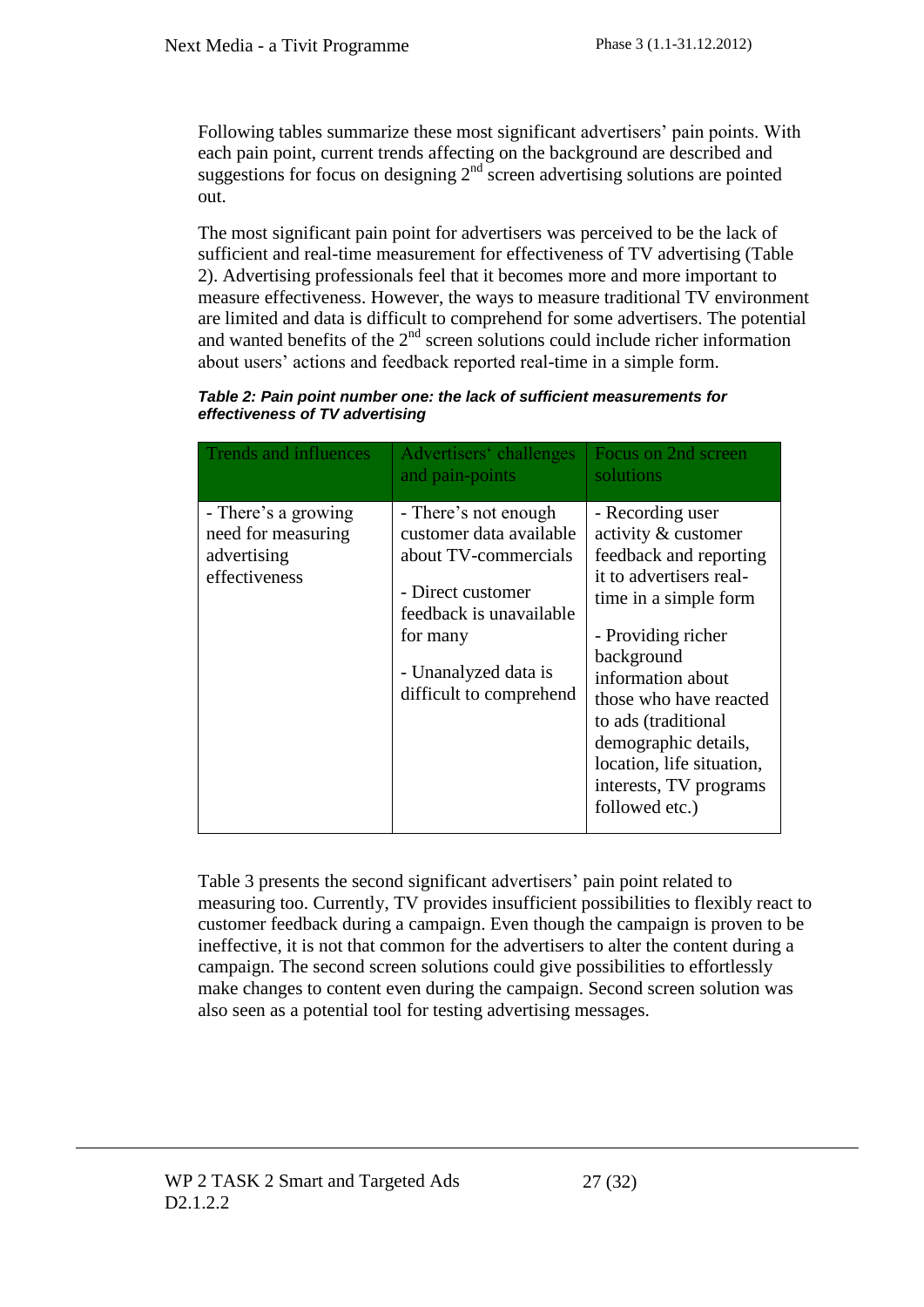| <b>Trends and influences</b>                                                                    | Advertisers' challenges<br>and pain-points                                                                                                           | Focus on 2nd screen<br>solutions                                                                                                                                                                                                                                     |
|-------------------------------------------------------------------------------------------------|------------------------------------------------------------------------------------------------------------------------------------------------------|----------------------------------------------------------------------------------------------------------------------------------------------------------------------------------------------------------------------------------------------------------------------|
| - Advertisers have a<br>need to react according<br>to customer feedback<br>and measurement data | - It's often difficult<br>and/or expensive to<br>change the content of<br>TV-advertisement<br>during a campaign<br>even though it's not<br>effective | - Possibility to flexibly<br>and effortlessly make<br>changes to 2nd screen<br>content during the<br>campaign<br>- Possibility to even<br>use 2nd screen as a<br>testing platform for<br>marketing<br>communications -<br>"every ad becomes a<br>marketing research" |

#### *Table 3: Pain point number two: Insufficient possibilities to flexibly react to customer feedback*

<span id="page-28-0"></span>The third most significant pain point is the question of how to get the audience activated (Table 4). Nowadays it's not uncommon for people to watch TV programs delayed, either as recorded or via Internet television. This change in TV watching habits has led to people increasingly skipping TV advertisement. Advertising professionals struggle with the challenges of firstly making the audience watch TV commercials and then secondly to make audience take an action after they see the commercial. Important potential benefit of 2nd screen solution was therefore perceived to be the possibility to offer users interactive features that enable them to react instantly and easily.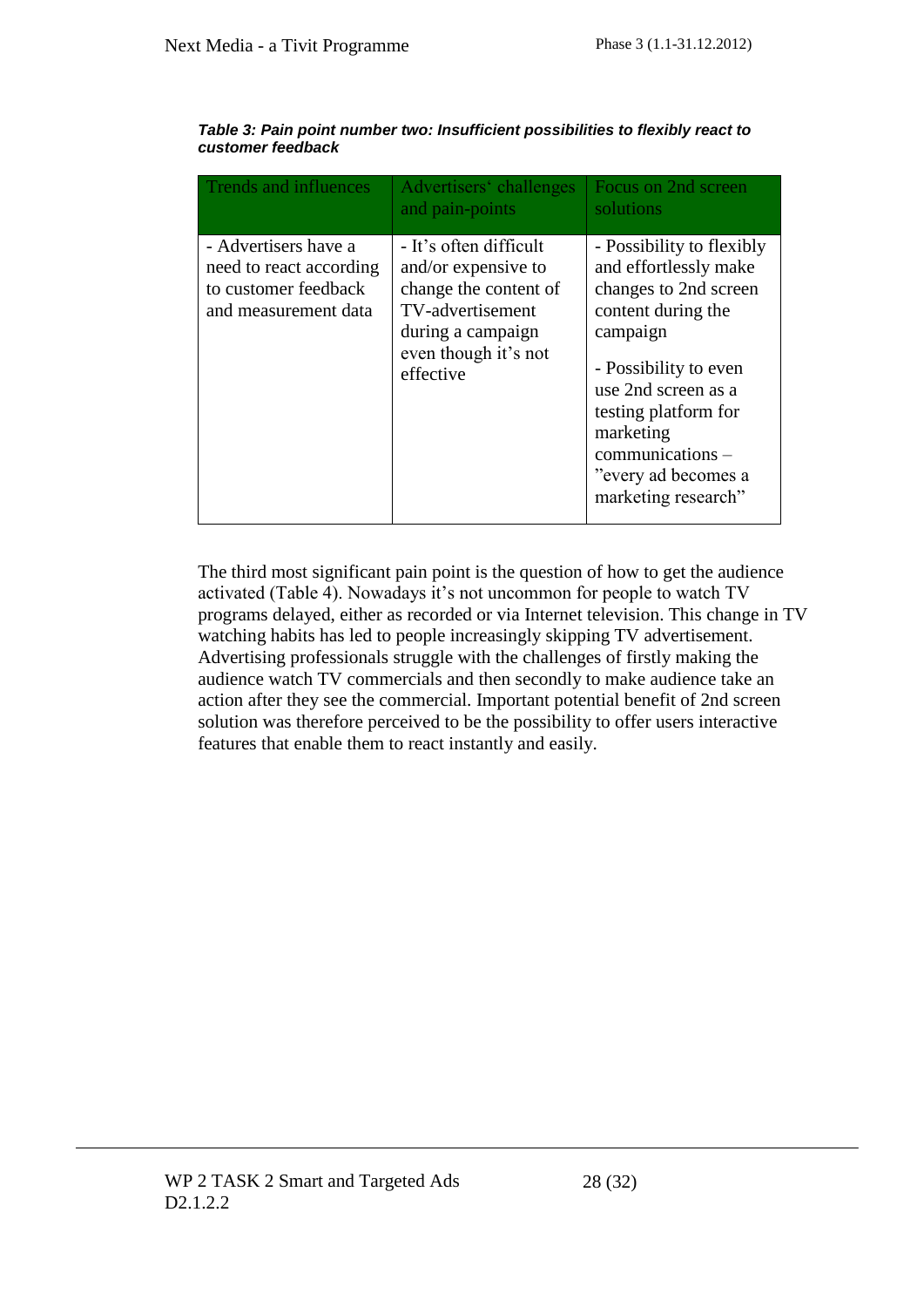| <b>Trends and influences</b>                                                                         | Advertisers' challenges<br>and pain-points                                                                           | Focus on 2nd screen<br>solutions                                                                                                                                                                                                                                                                                                                                                                                                                                                                                           |
|------------------------------------------------------------------------------------------------------|----------------------------------------------------------------------------------------------------------------------|----------------------------------------------------------------------------------------------------------------------------------------------------------------------------------------------------------------------------------------------------------------------------------------------------------------------------------------------------------------------------------------------------------------------------------------------------------------------------------------------------------------------------|
| - TV watching habits<br>have changed: People<br>have more possibilities<br>to skip TV<br>commercials | - People skip TV<br>commercials<br>- It's difficult to<br>activate the viewers to<br>take actions by<br>commercials. | - Offering interactive<br>features on 2nd screen<br>so people can<br>participate and react<br>instantly to advert<br>(possibility to give<br>feedback about ads,<br>make purchases, play<br>games and share<br>content on social<br>media)<br>- Rewarding people for<br>watching commercials<br>by offering them<br>possibilities to earn<br>discount coupons or to<br>take part in<br>competitions<br>- Additional possibility<br>to later on ask for<br>feedback for new<br>products or services<br>customers have tried |

*Table 4: Pain point number three: Activating the audience is difficult*

The fourth most significant pain point was perceived to be the difficulty to stand out from the advertising stream (Table 5). In general, targeting advertising messages based on different TV programs was perceived to be effective, but even better targeting would be more appealing and more cost-effective.  $2<sup>nd</sup>$  screen solution would be able to offer advertisers a possibility to offer customized contents to different user groups based on their personal profiles. Advertisers prefer a combination of different ways for profiling customers.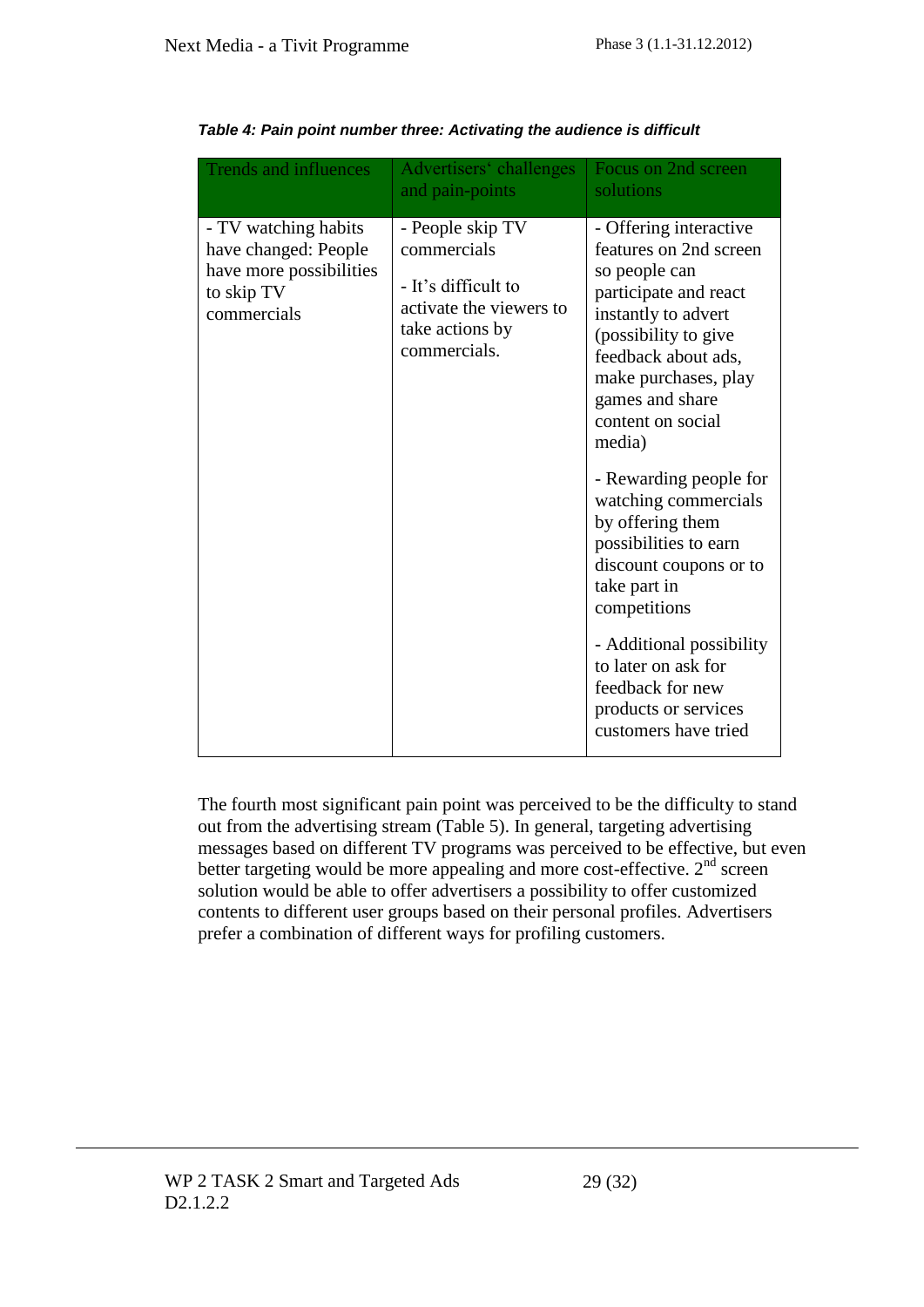| <b>Trends</b> and<br>influences                                                                                                                           | Advertisers'<br>challenges and pain-<br>points                                                                                                     | Focus in 2nd screen<br>solutions                                                                                                                                                                                                                                                                                                                                                                                                                                                                                                                            |
|-----------------------------------------------------------------------------------------------------------------------------------------------------------|----------------------------------------------------------------------------------------------------------------------------------------------------|-------------------------------------------------------------------------------------------------------------------------------------------------------------------------------------------------------------------------------------------------------------------------------------------------------------------------------------------------------------------------------------------------------------------------------------------------------------------------------------------------------------------------------------------------------------|
| - Even though it<br>feels relatively easy<br>to target TV<br>advertising based<br>on TV programs,<br>better targeting<br>would be more<br>cost-effective. | - How to make my<br>advertisement more<br>appealing to different<br>target audiences?<br>- Viewers are annoyed<br>by irrelevant<br>advertisements. | - Possibility to offer<br>different kinds of contents<br>to different target groups.<br>- Providing customized<br>advertising material to 2nd<br>screen (e.g. either during<br>commercial breaks or<br>during sponsored TV-<br>shows)<br>- Advertisers prefer a<br>combination of different<br>ways for profiling<br>customers: 1) creating a<br>personal advertising profile,<br>2) system learns from user<br>preferences, 3) connecting<br>with Facebook account and<br>4) yet still, also the<br>traditional targeting based<br>on TV programs watched. |

<span id="page-30-0"></span>*Table 5: Pain point number four: Difficulty to stand out from advertising stream cost-effectively*

The fifth significant pain point is the advertisers need to communicate more information about their products and services in TV (Table 6). Customers are increasingly concerned for example about the origins of the products or interested in technical details. Second screen solution could offer users possibilities to easily access this extra information and other interesting materials. Users would be able to mark these commercials as their favorites and access this data anytime suitable for them.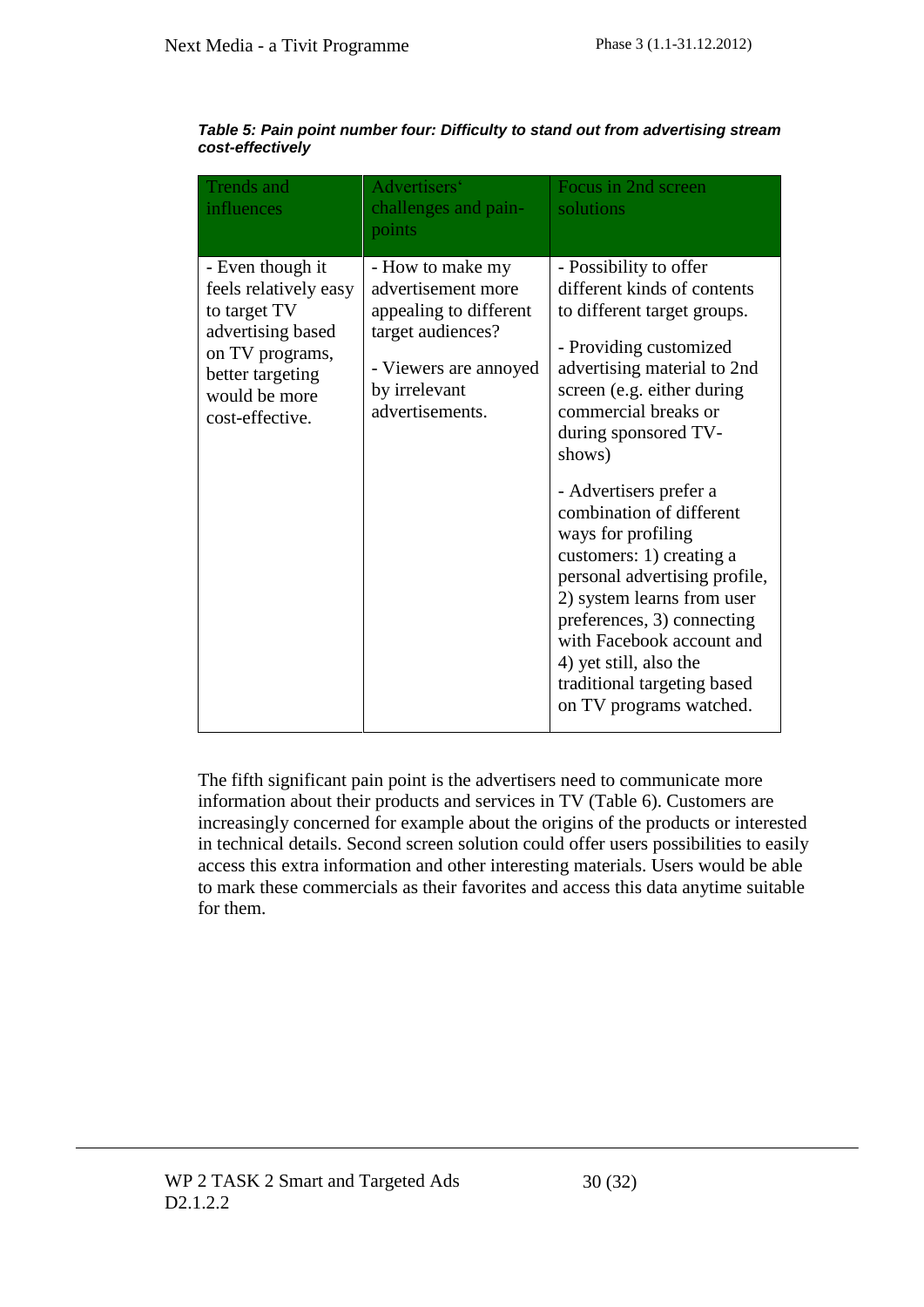| <b>Trends and influences</b>                                                                                                                                                                                                              | Advertisers' challenges<br>and pain-points                                                                                                        | Focus on 2nd screen<br>solutions                                                                                                                                                                                                                                   |
|-------------------------------------------------------------------------------------------------------------------------------------------------------------------------------------------------------------------------------------------|---------------------------------------------------------------------------------------------------------------------------------------------------|--------------------------------------------------------------------------------------------------------------------------------------------------------------------------------------------------------------------------------------------------------------------|
| - Growing customer<br>awareness and<br>expertise (e.g. health,<br>technical details, green<br>solutions, origin of raw<br>materials)<br>- Advertisers' growing<br>interest to provide<br>more information about<br>products and services. | - It is not possible to<br>communicate all the<br>sufficient information<br>during a TV<br>commercial since the<br>spot time is often<br>limited. | - Possibility to<br>communicate extra<br>information on<br>users 2nd screen.<br>- Possibility for users<br>to access extra<br>information easily<br>whenever it's<br>convenient for them,<br>for example after the<br>TV show or when the<br>information is needed |

<span id="page-31-0"></span>*Table 6: Pain point number five: Need to communicate more information about products in TV*

Overall, advertising professionals were very interested in the second screen advertising as a whole and saw great potential in many of its features. By focusing on the most significant pain points in developing second screen solutions would benefit advertisers and make it easier to gather the needed revenue streams and business ecosystem around future second screen concepts. However, more understanding about the user experience of second screen advertising is still needed.